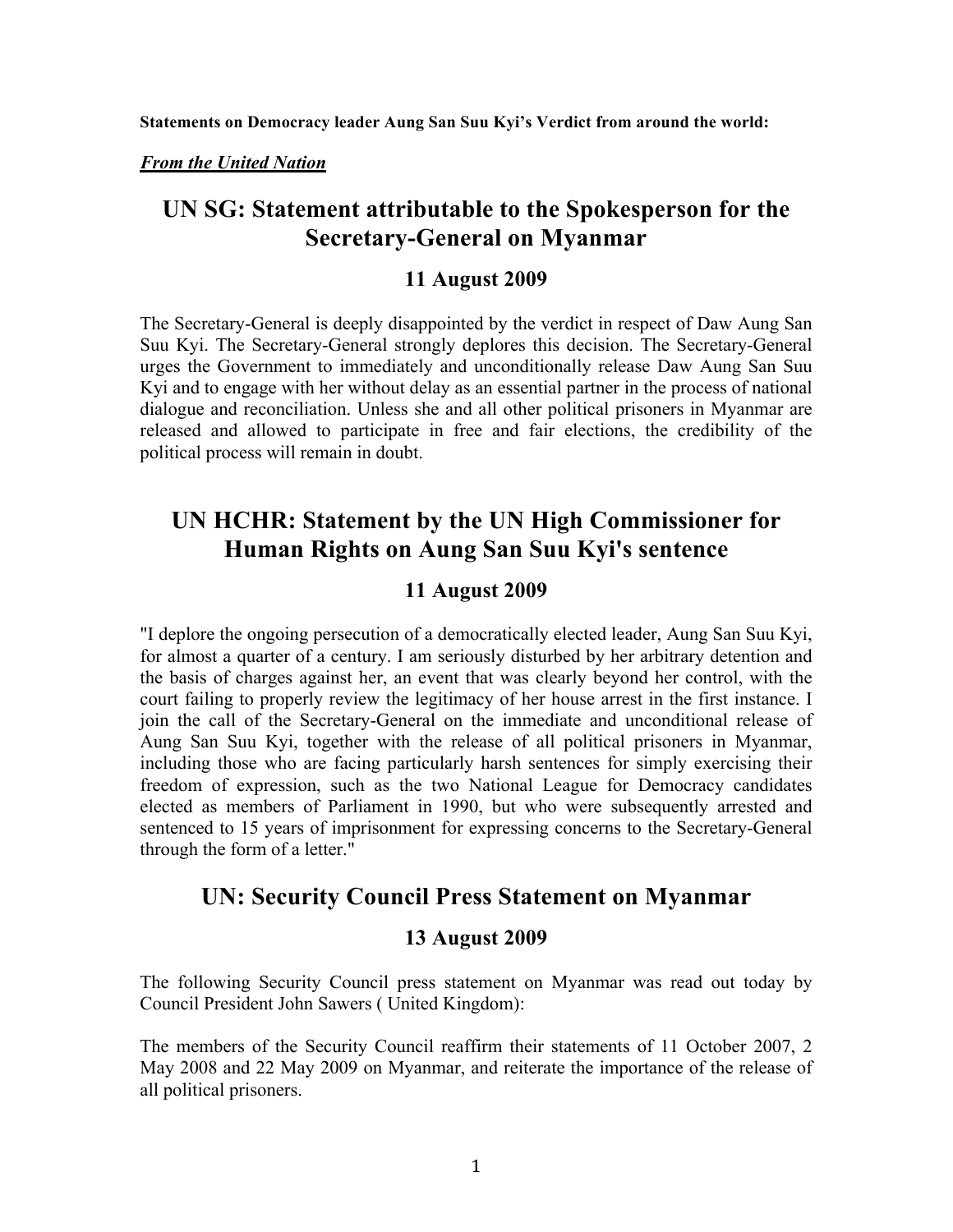In this context, the members of the Security Council express serious concern at the conviction and sentencing of Daw Aung San Suu Kyi and its political impact.

The members of the Security Council note the decision of the Government of Myanmar to reduce Daw Aung San Suu Kyi's sentence and urge the Government of Myanmar to take further measures to create the necessary conditions for a genuine dialogue with Daw Aung San Suu Kyi and all concerned parties and ethnic groups in order to achieve an inclusive national reconciliation.

The members of the Security Council reiterate their support for the good offices role of the Secretary-General.

The members of the Security Council affirm their commitment to the sovereignty and territorial integrity of Myanmar, and in that context, reiterate that the future of Myanmar lies in the hands of all of its people.

#### *From the EU*

## **Declaration by the Presidency on behalf of the European Union on the verdict against Daw Aung San Suu Kyi**

### **11 August 2009**

The European Union condemns the verdict against Daw Aung San Suu Kyi, leader of the National League for Democracy and Nobel Peace Prize Laureate, and the unjustified trial against her. The proceedings against Daw Aung San Suu Kyi, on charges which were brought twenty years after she was first wrongfully arrested, have been in breach of national and international law. The EU urges the authorities to immediately and unconditionally release her.

The authorities of Burma/Myanmar have chosen to ignore the protests over her arrest and the appeals for her release. These have come from a larger number of States and organisations than ever before, led by the UN Secretary-General, and including the Chair and several Member States of ASEAN, of which Burma/Myanmar is a member.

The EU will respond with additional targeted measures against those responsible for the verdict. In addition, the EU will further reinforce its restrictive measures targeting the regime of Burma/Myanmar, including its economic interests. The EU underlines its readiness to revise, amend or reinforce its measures in light of the developments in Burma/Myanmar.

The EU will intensify its work with the international community, and especially with its partners in Asia, to achieve our common aim of obtaining the immediate and unconditional release of Daw Aung San Suu Kyi and all other political prisoners in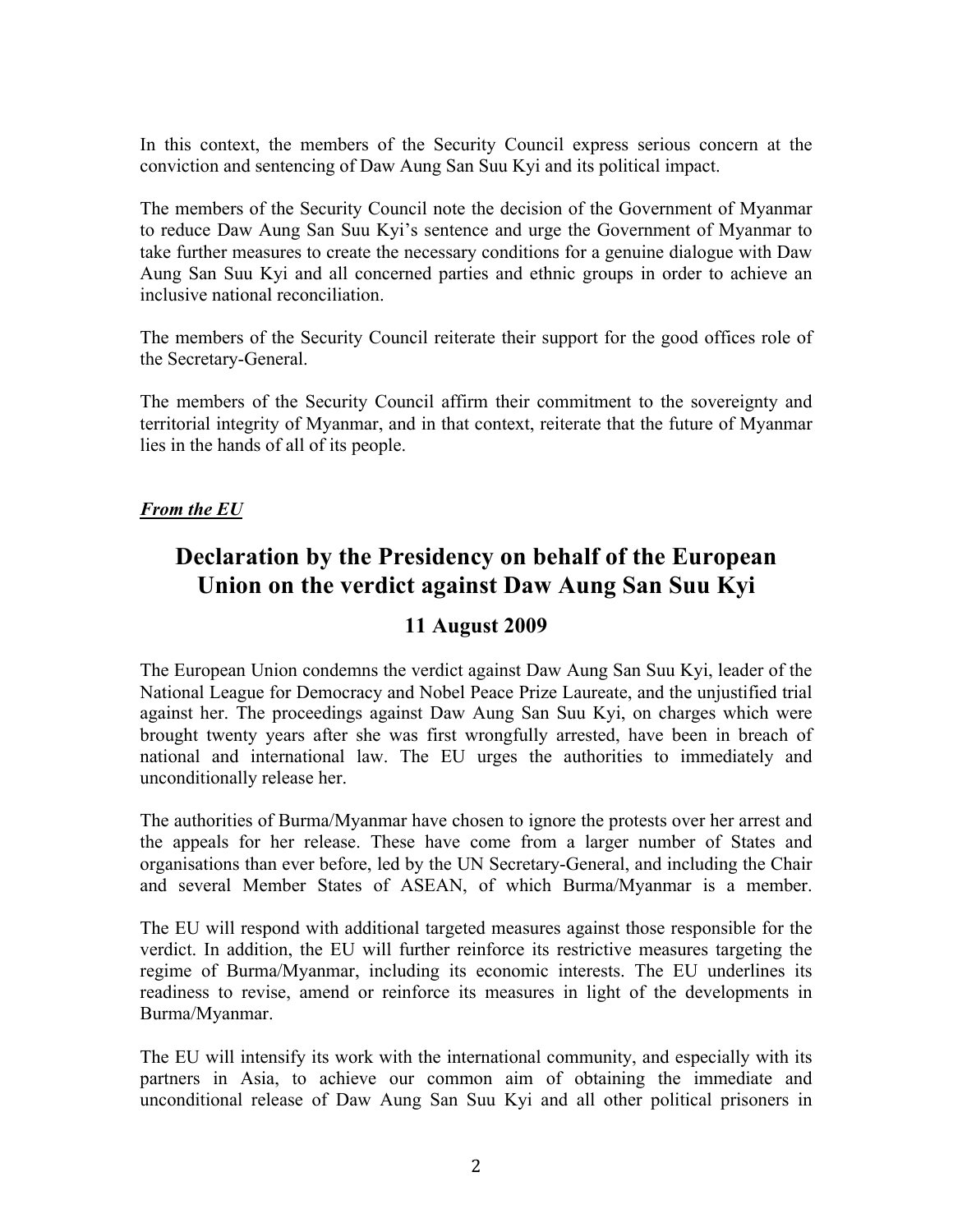Burma/Myanmar. This is an essential first step in the process of genuine national reconciliation that is needed if the elections in 2010 are to be seen as credible, free and fair, as was also stressed by the UN Secretary-General during his mission to Burma/Myanmar on 3-4 July. The EU urges the authorities of Burma/Myanmar to comply with the Secretary General's demands and to cooperate with the UN and the international community. If the authorities decide to take such steps, the EU stands ready to respond positively.

The EU recalls its strong and unwavering commitment to support and sustain the people of Burma/Myanmar. The EU provides the people with substantial humanitarian assistance and stands ready to increase its support further.

# **EU: Statement by Chair of the European Parliament's Sub-Committee on Human Rights following the verdict against Aung San Suu Kyi**

### **11 August 2009**

The cruel and unjustified decision of the authorities in Burma to extend the house arrest of Aung San Suu Kyi is a confirmation that in spite of the unacceptable and harsh treatment she has been facing over the past 19 years hers remains a voice that the military regime insists on silencing. As the winner of the 1990 Sakharov Prize she knows that she can count on our complete support.

The decision announced today by the Council of Ministers to "respond with additional targeted measures" is very much in line with the resolution the European Parliament adopted in October of last year. I will be proposing that the Subcommittee on Human Rights return to this issue at its meeting on 10 September with a view to appropriate follow up during the next plenary session of the European Parliament. The situation in Burma/Myanmar represents a major challenge to the credibility of both the United Nations and the European Union in their efforts to uphold basic human rights, as well to ASEAN, of which Burma is a member, and which only a few weeks ago established an Intergovernmental Commission on Human Rights.

## **European Parliamentary Caucus on Burma (EPCB) condemns sentencing of Aung San Suu Kyi and calls for UNSC Arms Embargo**

#### **11 August 2009**

The European Parliamentary Caucus on Burma (EPCB) today strongly condemned the sentencing and continued detention of Burma's pro-democracy leader Daw Aung San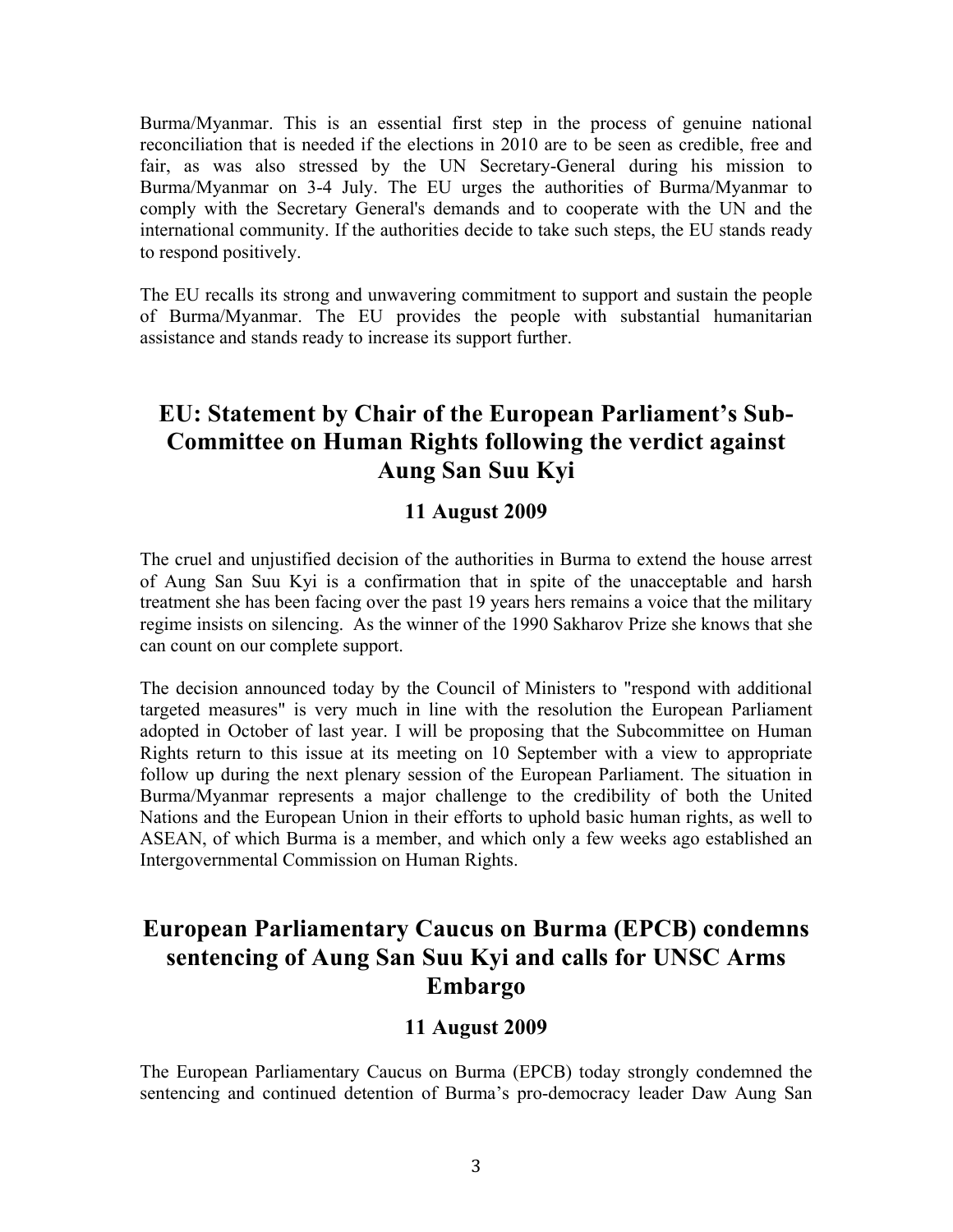Suu Kyi. The caucus called for a global arms embargo and a commission of inquiry into crimes against humanity committed by the regime.

Daw Aung San Suu Kyi, who was accused of breaching the terms of her house arrest after the uninvited visit an American man, John Yettaw, has already spent almost 14 years in detention. After several months on trail, she was sentenced to 18 months under house arrest. Earlier this year the UN ruled that Aung San Suu Kyi's detention is illegal under international law, and Burmese law.

The EPCB is confident that Daw Aung San Suu Kyi has committed no crime and her imprisonment is once again a wake up call to the international community to take stronger action against the military regime, who are the real criminals by putting her under house arrest in the first place.

The United Nations has also accused the regime of a crime against humanity for its use of forced labour, and of war crimes as the regime breaks the Geneva Convention by deliberately targeting civilians. The regime's decades-long campaign of ethnic cleansing has forced thousands of people from their homes with its use of rape as a weapon of war, forced labour, human minesweepers, the killing of civilians, and the destruction of more than 3,300 villages.

EPCB is outraged by the weak response from the international community. EPCB does welcome the United Nations Security Council (UNSC) press statement issued on May 22 urging Burma's military regime to release all political prisoners, including Daw Aung San Suu Kyi and urged the Burmese military regime to enter into a political dialogue with democracy forces and representatives from ethnic groups.

However, in direct defiance of the UNSC, the regime is seeking to prolong the detention of Daw Aung San Suu Kyi and shows no sign of participating in dialogue either with her or all concerned parties including representatives from ethnic groups, as mandated by the UN General Assembly.

EPCB believes that it is time for the international community to translate words into actions by banning all weapons sales to Burma's military regime.

Therefore the EPCB urges the UNSC to use all its influence to secure the release of Daw Aung San Suu Kyi and all political prisoners and impose a global arms embargo against the military regime. EPCB further calls for a commission of inquiry into crimes against humanity being committed against ethnic minorities in Eastern Burma.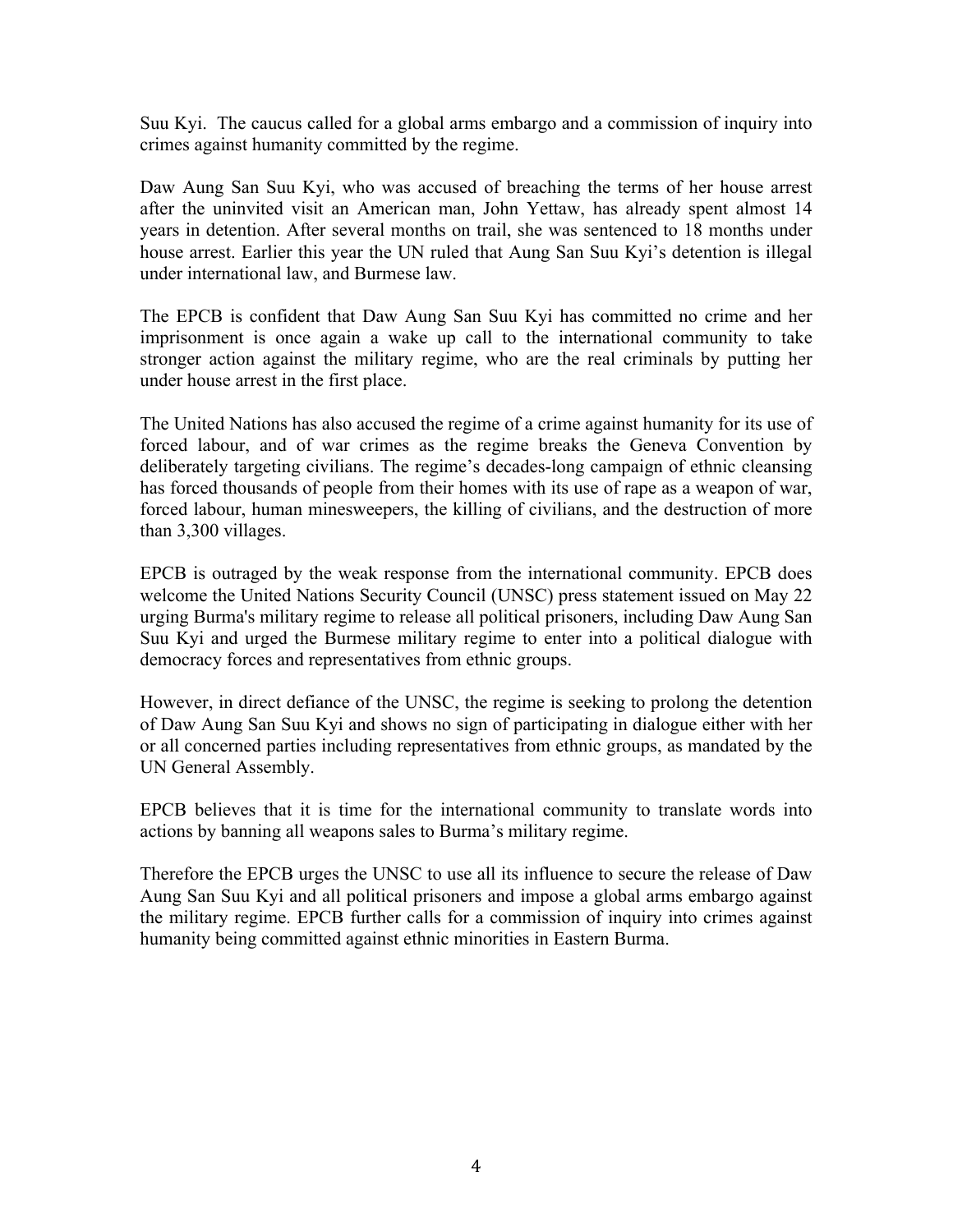# **Council of The European Union**

### **13 August 2009**

#### **The Council adopts additional restrictive measures against Burma/Myanmar**

In reaction to the verdict against Daw Aung San Suu Kyi and given the gravity of the violation of her fundamental rights, the Council today adopted a Common Position imposing a new set of targeted measures against Burma/Myanmar. The renewal of the Common Position was announced in a Declaration by the Presidency on behalf of the EU on 11 August 2009, which condemned the unjustified trial of and the verdict against Daw Aung San Suu Kyi and urged her unconditional release.

Under the new restrictive measures, members of the judiciary responsible for the verdict are added to the existing list of persons and entities subject to a travel ban and to an assets freeze. Moreover, the list of persons and entities subject to the restrictive measures is extended to cover the assets freeze to enterprises that are owned and controlled by members of the regime in Burma/Myanmar or by persons or entities associated with them.

#### *From the Governments*

# **Australia: Foreign Minister condemns the conviction & sentencing of Aung San Suu Kyi**

#### **11 August 2009**

Australia condemns the conviction and sentencing today of Aung San Suu Kyi under Burma's so-called Law Protecting the State Against the Dangers of Subversive Elements.

Aung San Suu Kyi was sentenced to three years with labour, reduced to  $1 \frac{1}{2}$  years' home detention. This sentence removes any prospect of Aung San Suu Kyi participating in Burma's elections, scheduled for 2010. Australia again repeats its call for the Burmese regime to release Aung San Suu Kyi immediately and unconditionally, and to release the more than 2000 political prisoners in Burma.

I conveyed Australia's views on Aung San Suu Kyi's trial directly to Burmese Foreign Minister U Nyan Win when I met him at the ASEAN-related meetings in Thailand last month. I have today instructed the Department of Foreign Affairs and Trade to call in the Burmese Ambassador to express Australia's dismay at Aung San Suu Kyi's conviction and sentencing. Australia's Ambassador to Burma is on my instruction also conveying the Australian Government's views directly to the Burmese regime. The regime still has the opportunity to set aside the conviction and sentence, release Aung San Suu Kyi and move down the path of national reconciliation.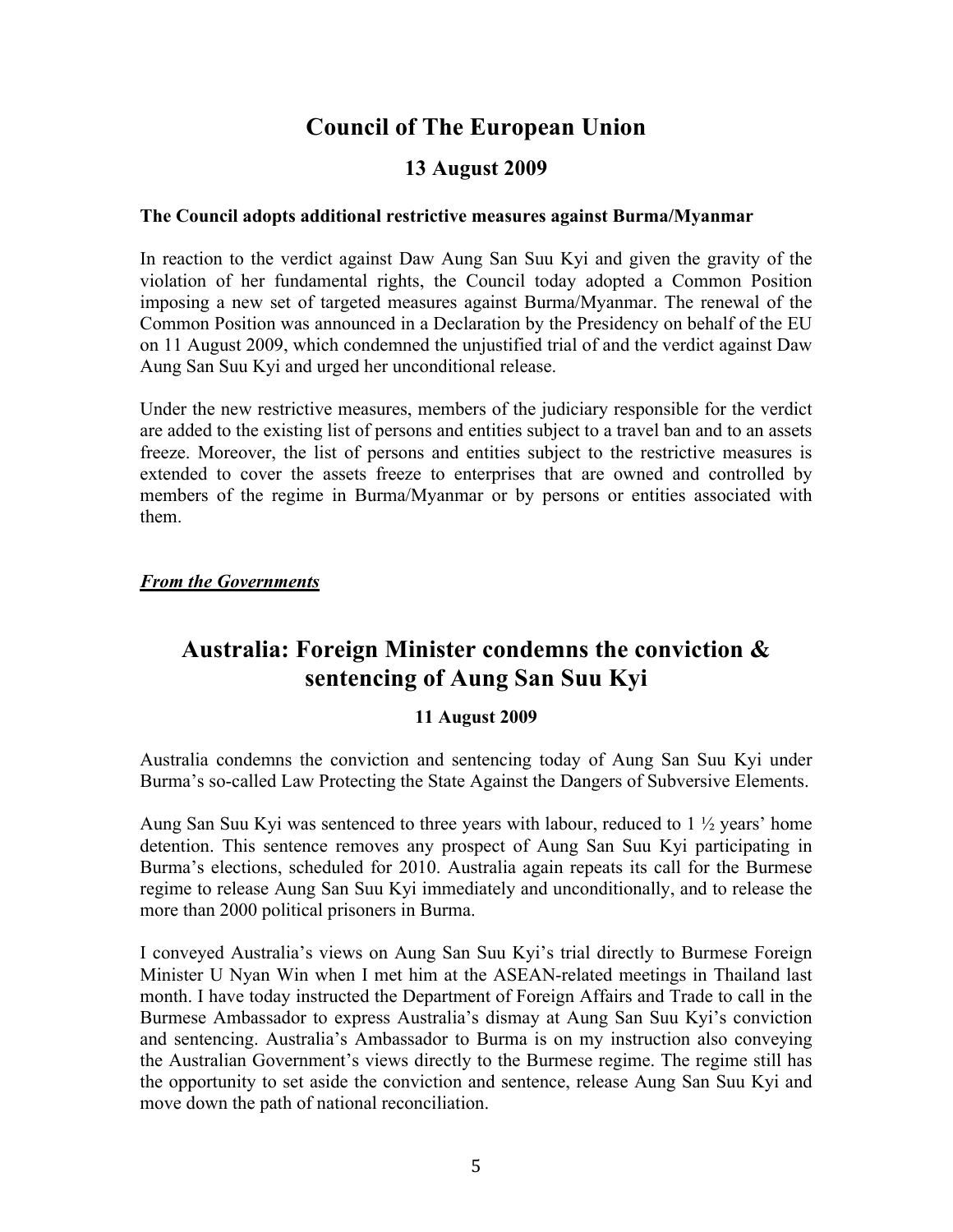As I have previously stated to Burma's Foreign Minister, Australia and the international community stand ready to assist Burma if the regime moves towards democracy. I deeply regret that the regime has not yet seized this opportunity, on the contrary. Australia strongly supports the United Nations' role in Burma, and the personal engagement of UN Secretary General Ban Ki-moon.

I am disappointed that the Burmese regime did not engage Secretary General Ban more positively during his visit to Burma early last month. Australia will now consult closely with the international community – including the United Nations and Australia's ASEAN partners – on the need to put even more pressure on the Burmese regime to move down the path of democracy.

Australia maintains financial sanctions against the Burmese regime. The Government will now move to update these and keep them focused for maximum impact.

# **Austria: "House arrest of Aung San Suu Kyi prevents free and fair elections in Myanmar"**

### **11 August 2009**

Foreign Minister Michael Spindelegger on the conviction of Nobel Peace Prize laureate

Federal Minister Michael Spindelegger condemned the outcome of the trial of Nobel Peace Prize laureate Aung San Suu Kyi: "The trial, which was intended to deprive Aung Sang Suu Kyi of the opportunity to become politically active prior to the 2010 elections, did not meet rule-of-law standards and is an example of continued political repression in Burma." The Foreign Minister regretted the fact that international appeals, including those by the United Nations and the EU, had again not been heeded. "This decision has to be seen as a further sign that those responsible in Burma are not prepared to strike a compromise or take steps towards real democracy. Free and fair elections will not be possible in 2010 without the participation of the opposition, in particular Aung San Suu Kyi." The Foreign Minister appealed to the government of Burma to affect the immediate, unconditional release of Aung San Suu Kyi and all other political prisoners, as well as launch a genuine dialogue with all of the country's political and ethnic groups in order to achieve national reconciliation, the creation of democratic conditions and respect of human rights in Burma.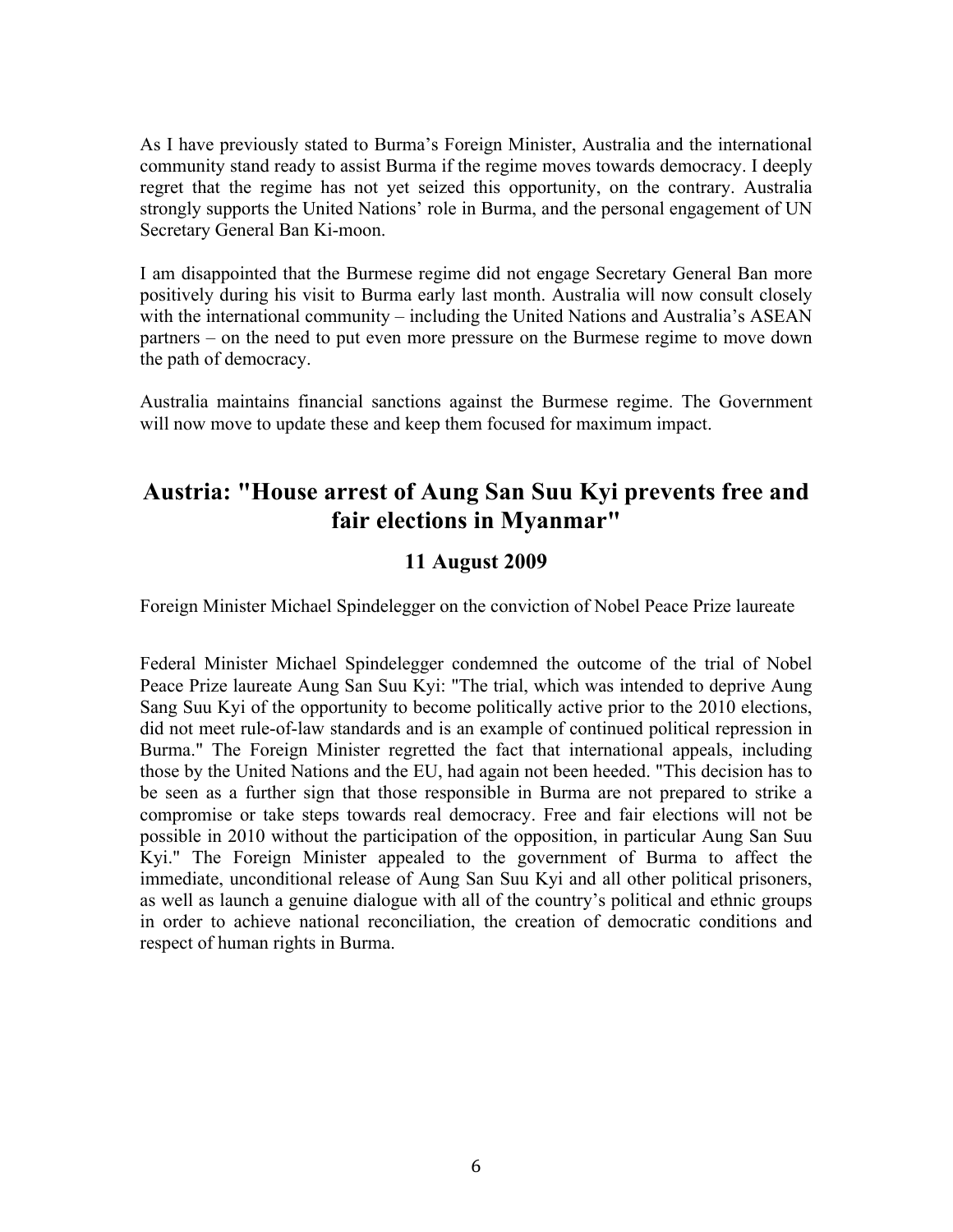## **Belgium: Foreign Minister Yves Leterme strongly condemns the sentence passed on Ms Aung San Suu Kyi**

#### **11 August 2009**

Foreign Minister Yves Leterme has strongly condemned the sentence passed on Ms Aung San Suu Kyi, saying: "These proceedings were clearly politically motivated and unquestionably they cannot be said to have constituted a fair trial". In addition, the government of Burma/Myanmar is sending out a particularly negative signal, both internally and internationally. Minister Leterme regrets that the regime in Burma/Myanmar has chosen to ignore repeated calls from the international community for democratisation and respect for human rights. Those calls include appeals from ASEAN, an organisation to which the country belongs. "I hereby call on the regime in Burma/Myanmar to release Ms Aung San Suu Kyi and other political prisoners immediately. This is an essential prerequisite for holding credible elections in 2010 and thus moving towards a process of national reconciliation. We note the decision to immediately commute the sentence to house arrest and hope this may open up prospects for the lifting of this unwarranted punishment", the minister said.

## **Canada: Statement by the Prime Minister of Canada**

#### **11 August 2009**

Prime Minister Stephen Harper issued the following statement on the Burmese regime's decision to sentence Nobel Laureate Aung San Suu Kyi to 18 months house arrest: "Canada strongly condemns the Burmese regime's decision to sentence Aung San Suu Kyi to a further 18 months house arrest. "This decision is clearly not in accordance with the rule of law: the charges laid against her were baseless and her trial did not come close to meeting international standards of due process. Her continued detention is unwarranted, unjustified, and vindictive. "Canada believes the Burmese regime has manufactured an excuse to keep Aung San Suu Kyi in detention to ensure she will not be able to participate in the proposed 2010 elections. This is just the latest evidence that this regime is not serious about pursuing legitimate democratic elections in Burma. Canada calls for the regime to unconditionally free all political prisoners and allow all citizens, including opposition groups, to freely participate in the electoral process.

"Canada is appalled by the ongoing repressive actions of the Burmese regime and its continued disregard for the fundamental freedoms and basic human rights of the people of Burma. We have imposed the toughest sanctions in the entire world against the regime to protest its treatment of its people. We are proud to have conferred honorary Canadian citizenship on Aung San Suu Kyi in recognition of her ongoing struggle to promote freedom and democracy in Burma. "We will continue to stand with the people of Burma and insist that their human rights be respected and their voices heard."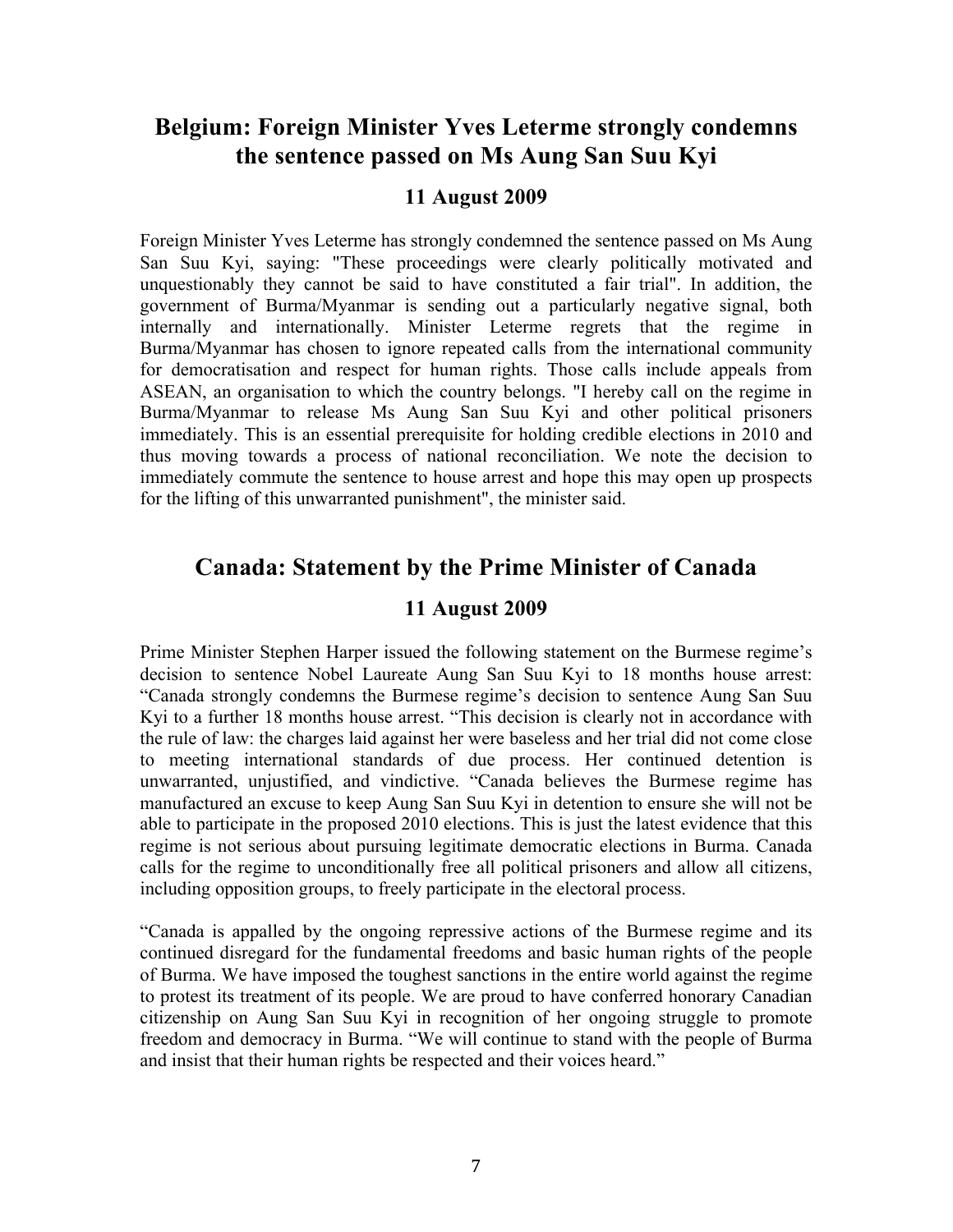# **Czech Republic: Statement by Deputy Minister and Minister of Foreign Affairs of the Czech Republic concerning the verdict passed over Daw Aung San Suu Kyi**

### **11 August 2009**

I consider it unacceptable that Daw Aung San Suu Kyi has been sentenced to 18 months of house arrest. The Burmese junta repeatedly has not listened to the appeals of the United Nations, the European Union and the member countries of ASEAN to withdraw the stage-managed court trial with Daw Aung San Suu Kyi. This leading representative of the Burmese opposition has been and must be a key person of a process, which should lead to the establishment of democracy in the country.

Today's decision of the Burmese court only confirms a policy that we cannot share. I consider as empty any attempts to defend the verdict or try to interpret it in a positive way.

In this connection, I again urge immediate and unconditional release of Daw Aung San Suu Kyi and all other political prisoners, abolition of all restrictions imposed on political parties and initiation of an all-round dialogue between the government and the democratic forces, including ethnic groups.

## **France: France utterly condemns the unjust verdict in the trial of Aung San Suu Kyi**

## **11 August 2009**

France utterly condemns the unjust verdict in the trial of Aung San Suu Kyi.

Aung San Suu Kyi, whose life and work have been devoted solely to expressing the Burmesepeople's aspiration for democracy, has been deprived of her freedom for nearly 14 of the last 20 years. This decision, which extends her detention, flouts the demands of the international comm.

unity, notably expressed by the UN Security Council and just recently, in Burma itself, by the UN Secretary-General. France and the European Union will not allow this injustice, as well as grave human rights violations, to continue without responding. I would like the EU to draw all the consequences of this sentence. France calls for new sanctions targeting the leaders of the junta and sparing the civilian population, whom we must continue to protect and help.

I strongly support the adoption of measures that respect this imperative, including banning the issuance of visas for the regime's main leaders and those responsible for the sentencing of Aung San Suu Kyi, an arms embargo on Burma, and a robust traceability mechanism for rubies and wood. Now more than ever, France remains mobilized with its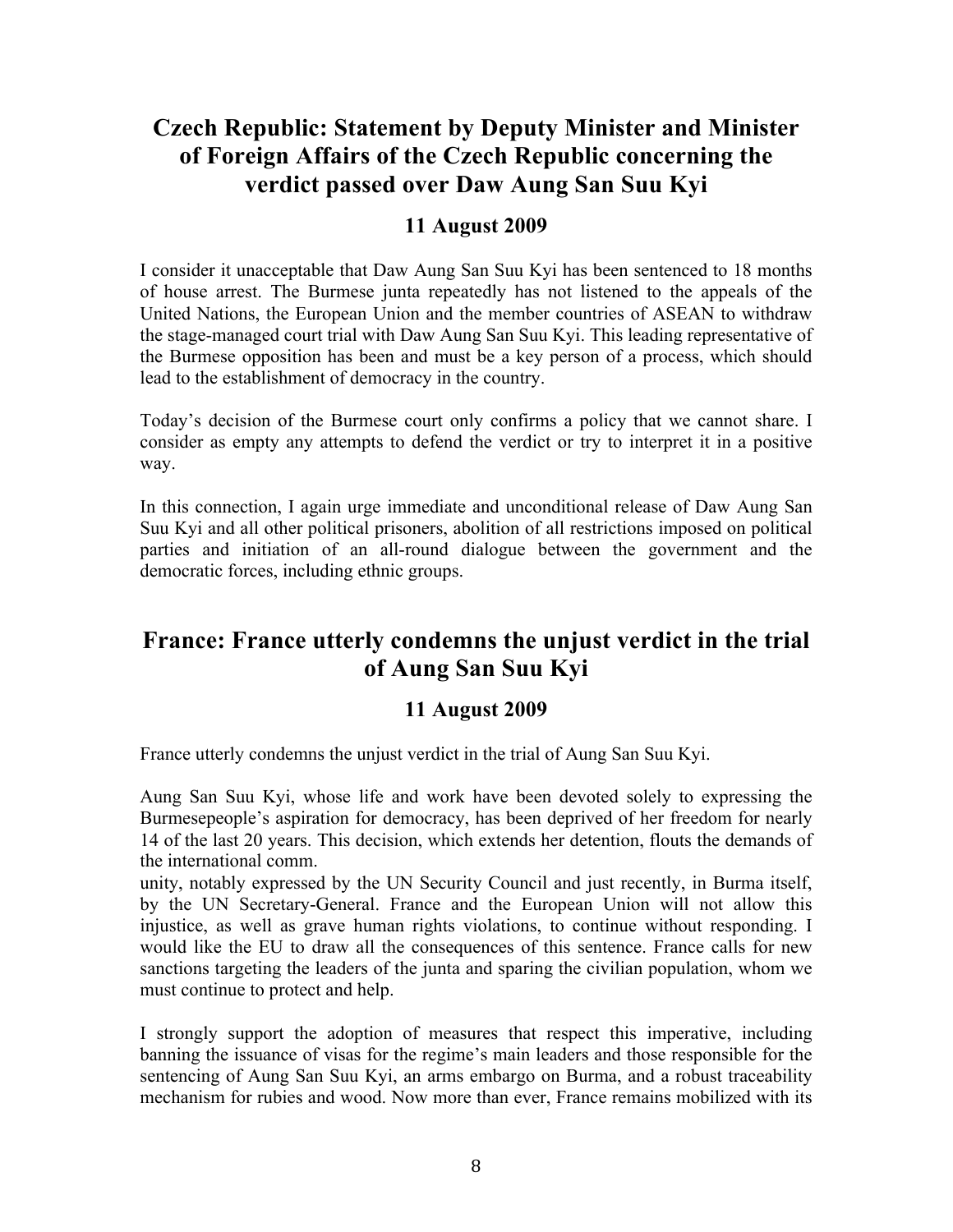partners within the relevant European and international bodies, to forcefully remind the Burmese junta of its demand for the immediate release of the Nobel Prize laureate as well as all Burmese political prisoners.

## **Germany: Statement by Federal Foreign Minister Frank – Walter Steinmeier**

## **11 August 2009**

"Today's judgment is another setback for human rights in Myanmar. It comes at the end of a court case which was more of a farce than a trial and which shows how little basic human rights mean in this country.

I urge the regime in Rangoon to give Aung San Suu Kyi her complete freedom forthwith and to also release all other political prisoners.

National reconciliation and economic development can only be achieved by conducting a real dialogue with all democratic forces and with the different ethnic groups in Myanmar."

The trial of Aung San Suu Kyi has met with strong protests from the United Nations, the ASEAN members, the EU, the USA and numerous other countries.

# **Greece: Statement of Foreign Minister Ms. Bakoyannis regarding the new sentencing of Ms. Aung San Suu Kyi**

## **11 August 2009**

Foreign Minister Ms. Dora Bakoyannis made the following statement regarding the new sentencing of Burma/Myanmar's opposition leader and Nobel peace prize winner, Ms. Aung San Suu Kyi.

"I express my sadness and deep dismay at Aung San Suu Kyi's new sentencing. This is a deeply political act, turned against any notion of rule of law and justice, and has raised international outcry. The regime in Burma/Myanmar must immediately and unconditionally liberate the leader of the opposition and other political detainees, stop political persecutions, and the country must be led towards an open, democratic process. The regime must realize that the international community will not tolerate this situation."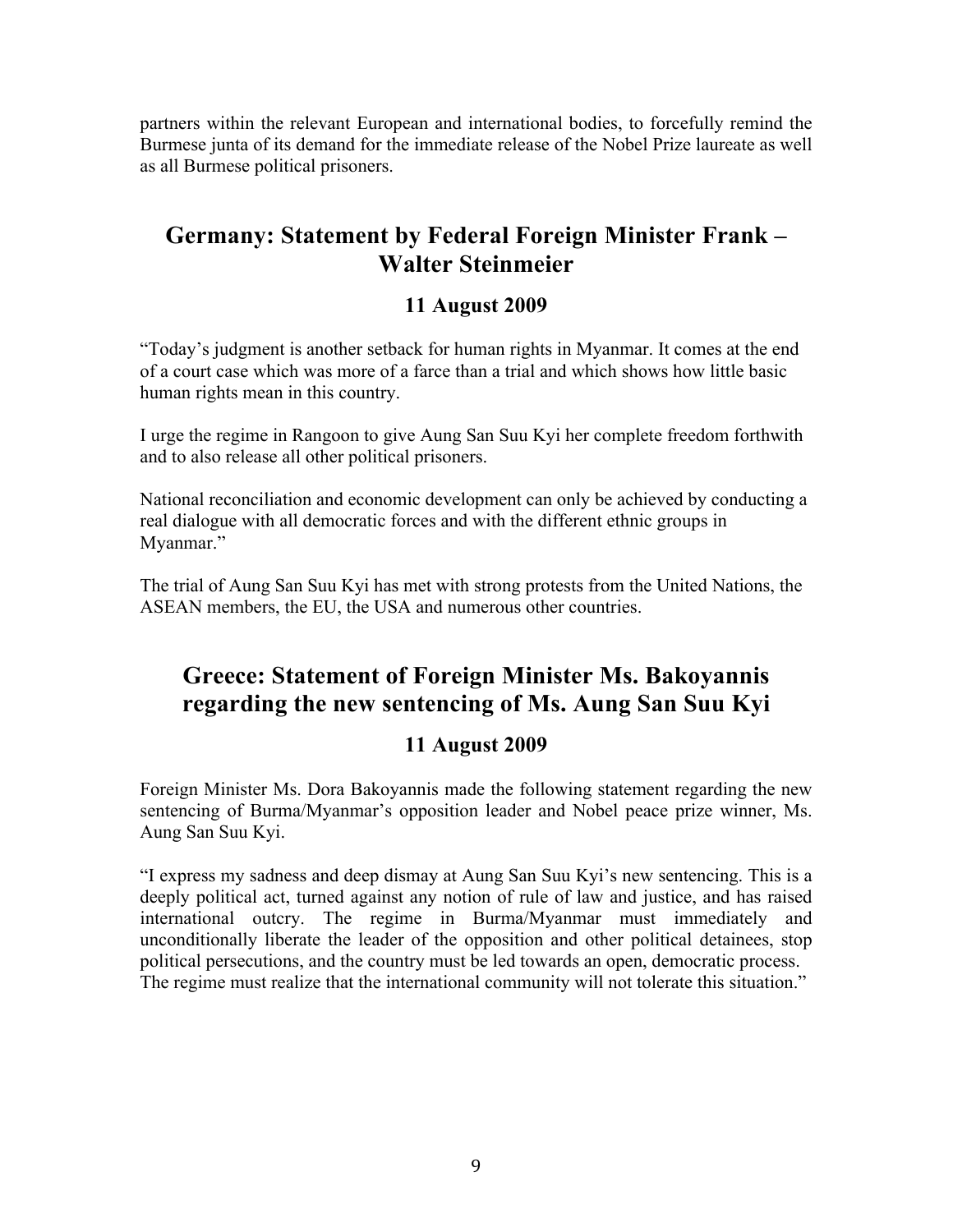## **Ireland: Irish Minister for Foreign Affairs Condemns the Conviction of Aung San Suu Kyi**

## **11 August 2009**

The Minister for Foreign Affairs, Mr Micheál Martin T.D., has condemned the conviction today of Aung San Suu Kyi, leader of Burma's National League for Democracy and Nobel Peace laureate. Aung San Suu Kyi was sentenced by a Burmese court to three years hard labour, commuted to 18 months under house arrest, in connection with the illegal intrusion of a US national into her compound in May.

The Minister said: 'I deplore the trial over the last few months, and conviction today, of Daw Aung San Suu Kyi, leader of the National League for Democracy in Burma, esteemed Nobel Peace laureate and a woman of outstanding courage who has earned worldwide respect.

The verdict is a clear confirmation that the Burmese junta is determined to continue its illegal rule without regard for the will of the Burmese people, in blatant disregard of the demands of the international community, including the UN Secretary General, and in breach of international law and its own laws.

The conviction of Aung San Suu Kyi serves only one purpose and that is to exclude her from participating in the elections scheduled for next year in Burma. It lays bare the emptiness of the regime's rhetoric that the elections will be free and fair. I have repeatedly made clear my view that these elections will have no credibility unless all political prisoners are released unconditionally and a political process is initiated, based on an inclusive, long-term dialogue in which the opposition and ethnic groups can participate fully. I call once more for the immediate release of Aung San Suu Kyi and of all political prisoners and for the launching of a process of dialogue. As Aung San Suu Kyi said during the early stages of this trial in May: "It is still not too late to achieve national reconciliation".

The EU, as the Presidency statement today makes clear, is taking immediate action to extend its sanctions against the regime and the judges involved in the trial and sentencing of Aung San Suu Kyi.

'I will continue to speak out within the EU and the UN and in my contacts with the countries of the region for the release of Aung San Suu Kyi and for the goals of justice, democracy, reconciliation and prosperity for the people of Burma.'

## **Italy: Myanmar: firm condemnation of the outcome of the trial against Aung San Suu Kyi**

## **11 August 2009**

The foreign ministry condemned the verdict announced today against Nobel laureate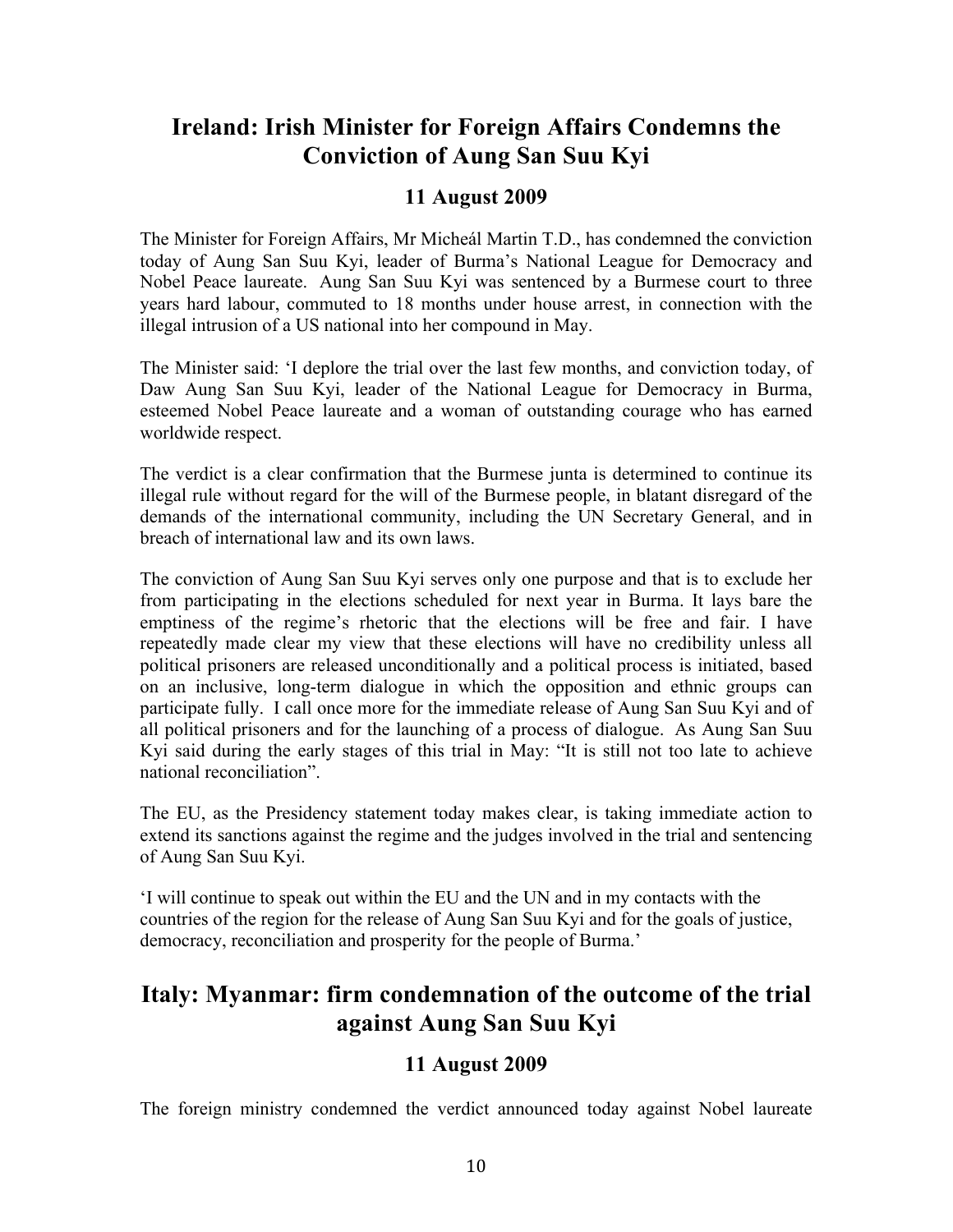Aung San Suu Kyi following a trial widely considered unfair. With this verdict, the authorities of Myanmar have chosen to ignore an international community outcry that included many ASEAN countries, of which Myanmar itself is a member. "Since this fresh sentence will prevent Mrs. Suu Kyi from participating in the elections planned for 2010, I consider it a serious breach of democratic principles" asserted Minister for Foreign Affairs Franco Frattini. Within the context of the European Union, and in complete agreement with the efforts of Special Representative for Myanmar, the Hon. Fassino, Italy supports the need for a firm and unequivocal common response to the military junta's decision. This response would also include strengthening the targeted sanctions currently in force against that regime. Italy will continue to do its part in all international forums, working in support of the UN Secretary General and of the regional Asian organizations with which it has developed a constructive and effective dialogue, toward the release of Mrs. Aung San Suu Kyi and the regime's other political prisoners, and Myanmar's timely embrace of democracy and national reconciliation.

## **Malta: Statement of Deputy Prime Minister and Minister of Foreign Affairs Dr Tonio Borg**

## **12 August 2009**

Deputy Prime Minister and Minister of Foreign Affairs Dr Tonio Borg made the following statement regarding the new sentencing of Burma/Myanmar's opposition leader and Nobel peace prize winner, Ms. Aung San Suu Kyi.

"I express my sadness and deep dismay at Aung San Suu Kyi's new sentencing. Her sentencing is a political act of intolerance intended to prevent her from her legitimate political activities in view of the regime` s elections planned for next year.

The regime in Burma/Myanmar cannot project itself as an international outlaw and must free its political opponents and stop political persecutions.

So long as Aung San Suu Kyi and all those political opponents imprisoned in Burma remain in detention and are prevented from playing their full part in the political process, the planned elections in 2010 will have no credibility or legitimacy.

The regime must realize that the international community will not tolerate this situation. That is why the EU has agreed to impose tough new sanctions targeting the economic interests of the regime."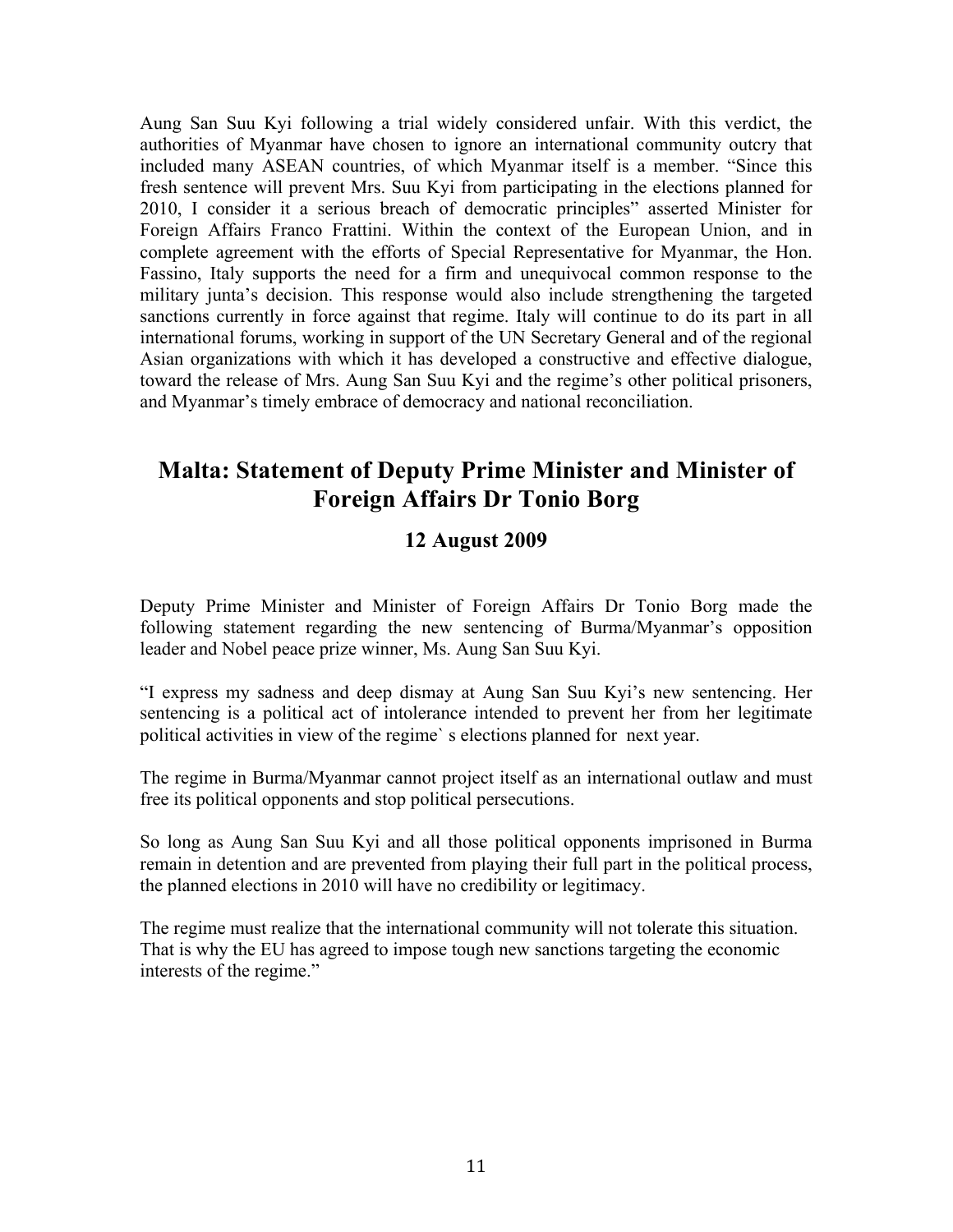## **Netherlands: Sanctions against Burma following sentencing of Aung San Suu Kyi**

### **11 August 2009**

Foreign minister Maxime Verhagen has expressed his shock at the sentence of 18 months' house arrest handed down to Burmese opposition leader Aung San Suu Kyi. He has announced his intention to seek further EU sanctions against the Burmese regime.

'Burma is the only country in the world that punishes a homeowner for having had her own house broken into. Since she was under house arrest at the time and being guarded by government forces, the Burmese authorities should have been the ones on trial, for negligence,' said Mr Verhagen. The Minister has said that the sentence will have consequences. 'The EU must now impose additional targeted sanctions against Burma that will hurt the regime while sparing the general population as much as possible. We are currently discussing this issue with our EU partners.' This trial has shown, Mr Verhagen remarked, that the so-called Road Map to Democracy is nothing but a farce. 'Political opponents of the military regime are being sentenced in show trials to long periods of detention,' he said. 'It only confirms the belief that the regime intends to manipulate next year's elections.' Mr Verhagen hopes that a clear signal from the international community will induce the Burmese authorities to change their ways.

# **New Zealand: Aung San Suu Kyi conviction serious step backwards**

### **11 August 2009**

The conviction of Burmese pro-democracy leader Aung San Suu Kyi is a serious retrograde step that will further alienate the Burmese government from the international community, Foreign Minister Murray McCully said today.

The Burmese opposition figure, who has been under home detention for many years, has been convicted for alleged breaches of detention conditions, and sentenced to a further 18 months of home detention. "It is difficult to reach any conclusion other than that the Burmese government orchestrated this verdict to ensure that Aung San Suu Kyi would still be in detention and therefore unable to particpate in planned elections next year," Mr McCully said.

"Today's events will be greeted with dismay by the international community, which condemned Aung San Suu Kyi's arrest in May, and had been pushing hard for her release. "It will also be seen as a slap in the face for Burma's regional neighbours, who have maintained an open dialogue with the Burmese government in an effort to encourage a more democratic approach. "It is difficult to see any other outcome to today's verdict than further international isolation for Burma.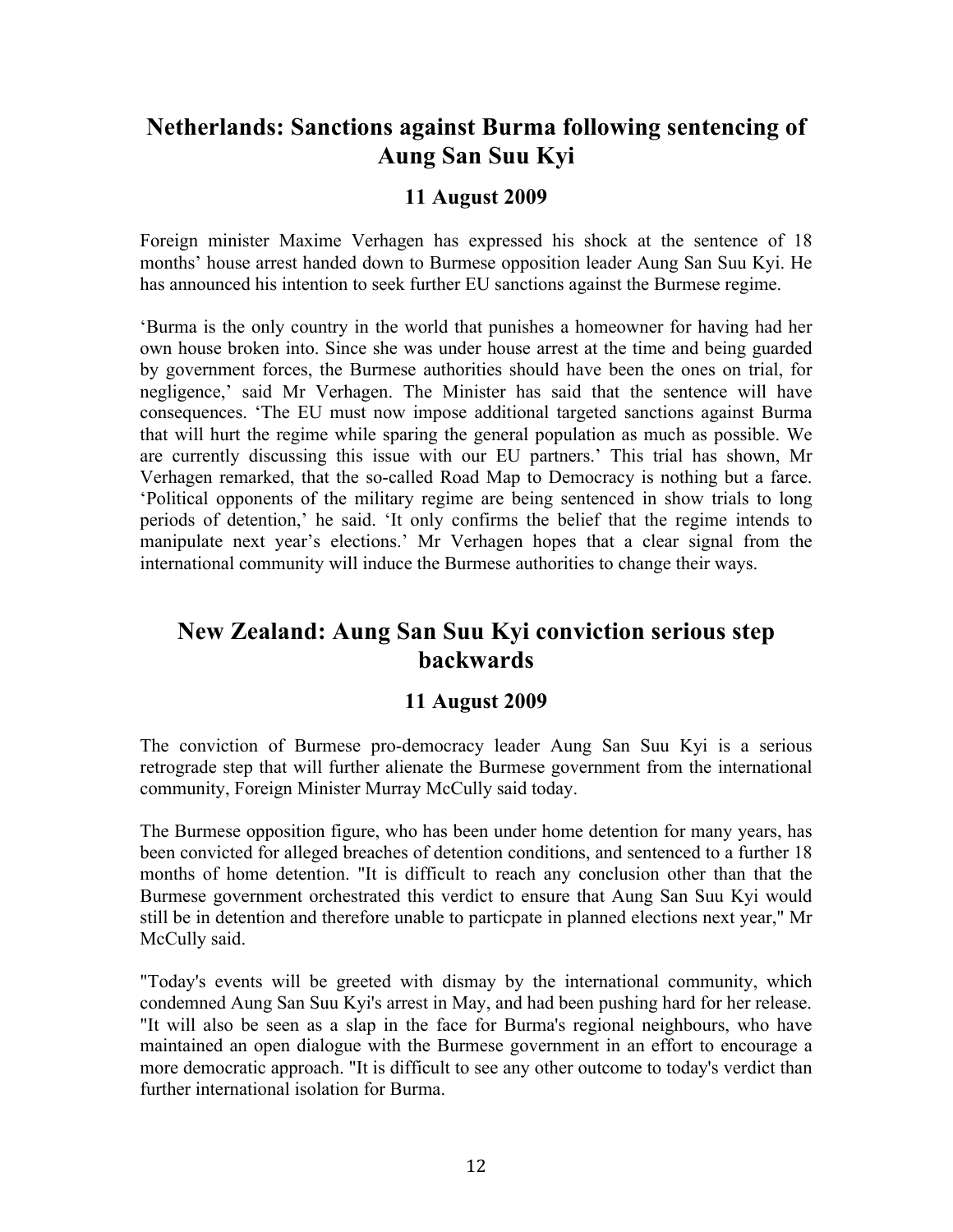"Late last month I met with the Burmese Foreign Minister at the ASEAN Regional Forum in Thailand, and raised New Zealand's concerns with him yet again. The Minister was left in no doubt as to our views, or those of the wider region. "Burma's rulers must listen to the international community, release Aung San Suu Kyi immediately, and take steps to restore democracy," Mr McCully said.

## **Norway: Norway condemns conviction of Aung San Suu Kyi**

#### **11 August 2009**

"Today's conviction of opposition politician and Nobel Peace Laureate Aung San Suu Kyi is unacceptable. This is a political judgment and an attempt on the part of the regime to prevent her from taking part in the forthcoming elections," said Norwegian Minister of Foreign Affairs Jonas Gahr Støre.

Aung San Suu Kyi was today sentenced to three years' imprisonment, which the regime reduced to 18 months' house arrest. She was charged with violating the terms of her house arrest when a US citizen broke into her home in May and stayed overnight in the building where she was being held.

"With this sentence, the regime has missed an opportunity to demonstrate that they want the country to follow an inclusive and democratic path of development. The release of Aung San Suu Kyi would have been a step in the right direction before next year's elections. "Now it is important for the international community to react. I will raise the matter with the UN Secretary-

General when he visits Norway later this month, said Mr Støre. Aung San Suu Kyi has been under house arrest for 13 of the last 19 years. Norway has repeatedly called for the release of Aung San Suu Kyi and all other political prisoners in Burma.

## **Slovenia: Statement of the Foreign Ministry on the sentencing of Nobel Peace Prize winner Daw Aung San Suu Kyi**

### **11 August 2009**

The Ministry of Foreign Affairs of the Republic of Slovenia expresses its indignation at the sentence, extending her house arrest for 18 months, of Daw Aung San Suu Kyi, the 1991 Nobel Peace Prize winner and leader of the opposition National League for Democracy in Myanmar. This sentence prevents her from participating in the general elections next year. Slovenia calls on the responsible authorities in Myanmar to release her immediately from house arrest and thus contribute to national reconciliation and the democratic process, involving all political parties, ethnic groups and minorities.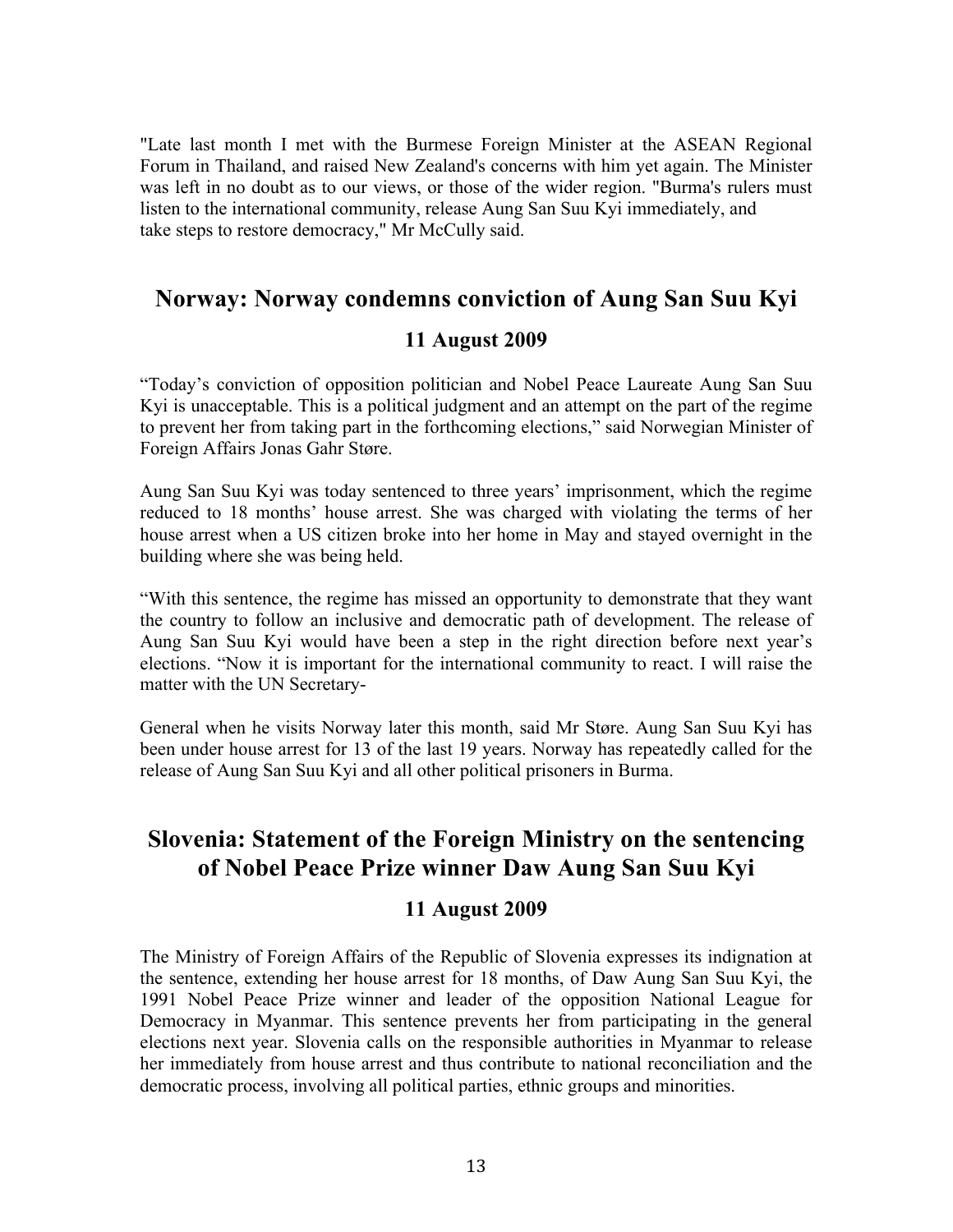# **South Africa: South African Government regrets Decision of Myanmar Authorities to Convict Aung San Suu Kyi of Subversion**

### **11 August 2009**

The South African Government today Tuesday 11 August 2009, joined the international community in unequivocally condemning the decision by the authorities in Myanmar to convict opposition leader Aung San Suu Kyi on charges of subversion.

Deputy Minister of International Relations and Co-operation Ebrahim Ebrahim said, "The government of South Africa is deeply saddened and regrets the decision of the Myanmar authorities to convict Aung San Suu Kyi on charges of subversion."

"The South African government believes an opportunity for movement towards democratisation, nation building and reconciliation has been lost. Accordingly the South African government calls for Aung San Suu Kyi's immediate release so that she can participate in preparations for the 2010 elections."

"The South African government calls on all parties and political role players to begin an inclusive dialogue that would create the conditions for democratisation and political inclusivity in which free and fair elections can be held so Myanmar can take its place in the community of nations following its 2010 elections."

## **UK: PM Gordon Brown's Statement on Aung San Suu Kyi**

## **11 August 2009**

The Prime Minister has released a statement following the news that Aung San Suu Kyi will spend 1.6 further years under house arrest in Burma.

I am both saddened and angry at the verdict today, 11 August , following the sham trial of Aung San Suu Kyi.

The news - that she has been found guilty and sentenced to three years hard labour but that this has been "mitigated" to a suspended sentence of 1.5 years under house arrest - is further proof that the military regime in Burma is determined to act with total disregard for accepted standards of the rule of law and in defiance of international opinion.

This is a purely political sentence designed to prevent her from taking part in the regime's planned elections next year.

So long as Aung San Suu Kyi and all those political opponents imprisoned in Burma remain in detention and are prevented from playing their full part in the political process, the planned elections in 2010 will have no credibility or legitimacy.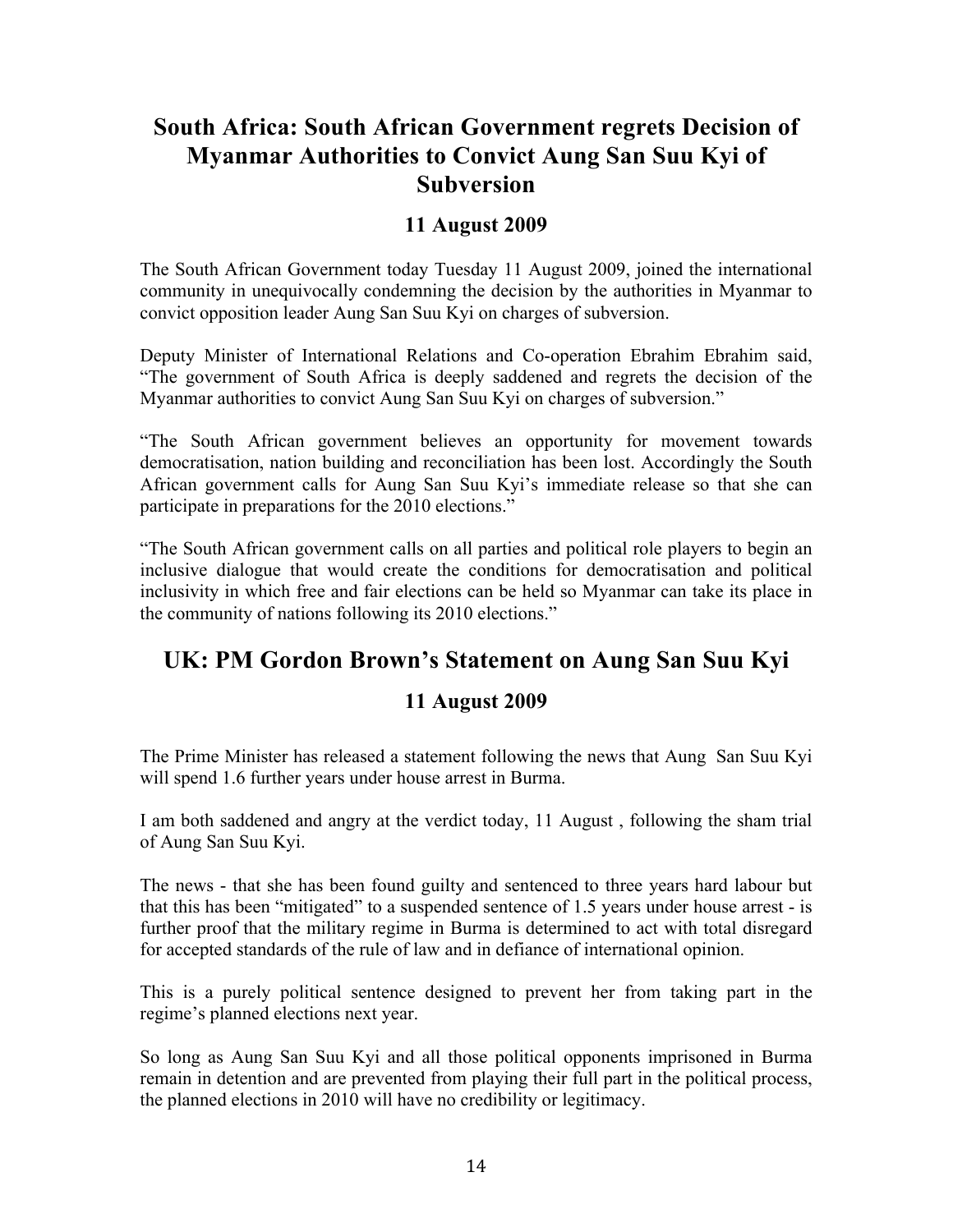The façade of her prosecution is made more monstrous because its real objective is to sever her bond with the people for whom she is a beacon of hope and resistance.

I have always made clear that the United Kingdom would respond positively to any signs of progress on democratic reform in Burma. But with the generals explicitly rejecting that course today, the international community must take action.

The EU has agreed to impose tough new sanctions targeting the economic interests of the regime.

I also believe that the UN Security Council - whose will has been flouted - must also now respond resolutely and impose a worldiwide ban on the sale of arms to the regime.

My thoughts today are with Aung San Suu Kyi - the human face of Burma's tragedy and with the people of Burma who suffer on a daily basis.

## **Aung San Suu Kyi - the human face of Burma's tragedy**

## **By Gordon Brown**

### **12 August 2009**

**The appalling but inevitable outcome of Aung San Suu Kyi's sham trial is final proof that the military regime in Burma is determined to continue defying the world. Depressing news that she has been sentenced to up to eighteen months further house arrest is not only a tragedy for her and her family but also for the Burmese people who suffer daily at the hand of tyranny.**

This was the moment for the generals to embrace the growing clamour for change and choose the path of reform demanded by the region and the global community. They comprehensively shunned it. The charges were baseless, the verdict outrageous. So the international community must respond to this latest injustice with a clear message to the junta that its tyrannical actions will no longer be tolerated.

Further sanctions to target directly the regime's economic interests have been agreed by the EU in response to the verdict and must be implemented as quickly as possible.

And determined action in the United Nations Security Council must follow. Nothing less than a worldwide ban on the sale of arms to the regime will do as a first step.

I also believe that we should identify and target those judges complicit in these political show trials, which are an absurd mockery of justice.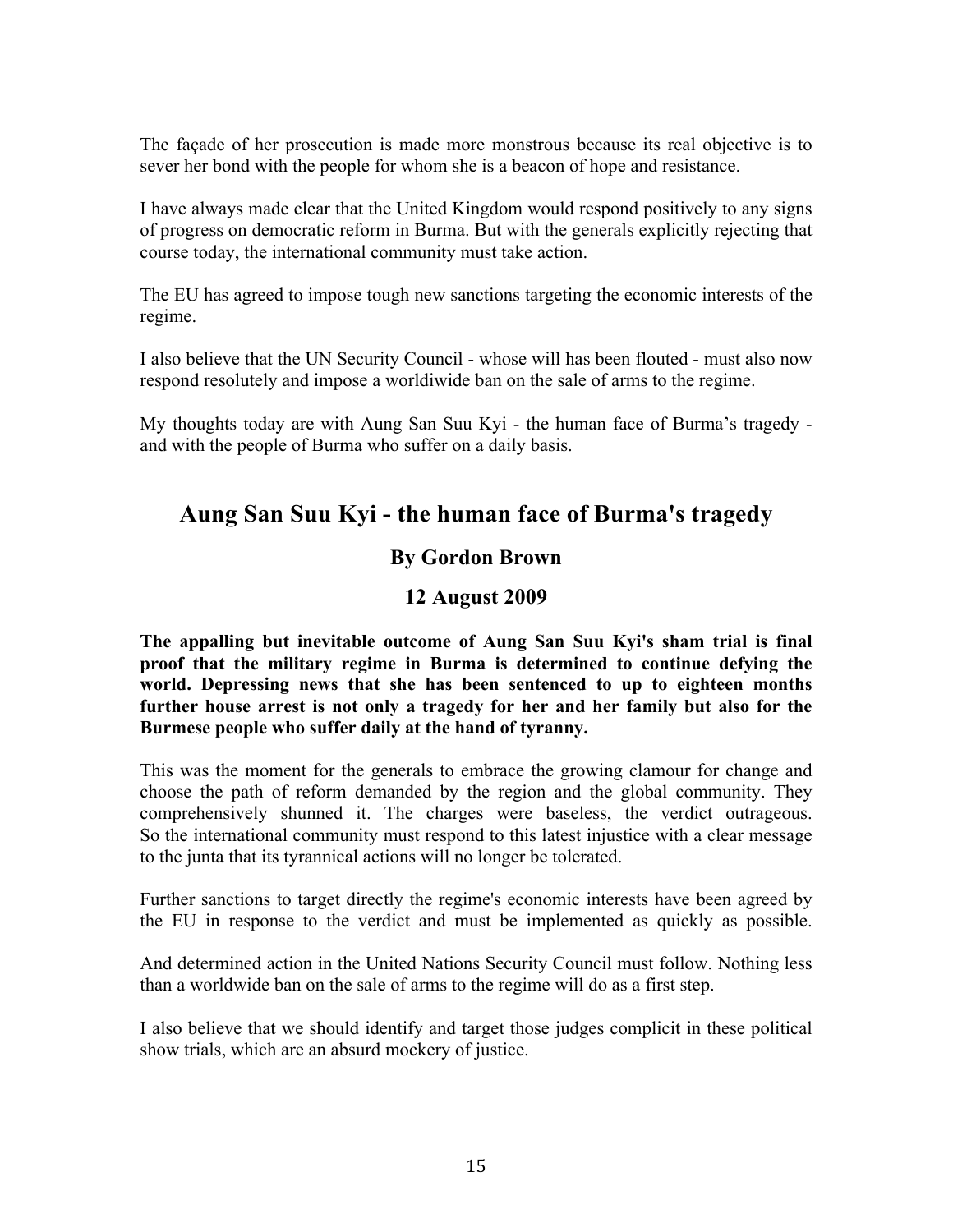The generals should be in no doubt about the strength of international solidarity with the cause of freedom, democracy and development in Burma.

Political and humanitarian conditions in the country continue to deteriorate. When over 140,000 were killed and millions made destitute by Cyclone Nargis last year, the world's efforts to help were resisted; a peaceful uprising by monks in 2007 was violently quashed; ethnic minorities are persecuted and are under armed attack.

The media is muzzled, freedom of speech and assembly are non-existent and the number of political prisoners - jailed only for their unwavering commitment to peace and national reconciliation - has doubled to more than 2000. Aung San Suu Kyi is the most high profile of them all. She has long been a symbol of hope and defiance during her 14 years as a prisoner of conscience. She is a most courageous woman. In those long years of isolation, she has barely seen her two sons, yet is resolute in her faith in democracy and the Burmese people. Her refusal to buckle in the face of tyranny is an inspiration.

The facade of her prosecution is made more monstrous, therefore, because its real objective is to sever her bond with the people for whom she is a beacon of hope and resistance. Her treatment can only be read as the junta's reluctance to move towards freedom, democracy and rule of law, with Aung San Suu Kyi a central figure in a new Burma.

So unless they immediately free her - and all political prisoners - and start genuine dialogue with opposition and ethnic groups, the election next year will have no credibility.

In July, UN Secretary-General Ban Ki-moon demanded such measures on a visit to Rangoon. With this verdict, the generals have publicly snubbed him.

Now comes our greatest test. In the face of this arrogance, we cannot stand by and effectively sanction the abhorrent actions of a violent and repressive junta - but show them that the international community is united and coordinated in its response.

We have seen an extraordinary consensus building around the world against the Burmese regime, encompassing the UN, the EU,

**Asean <http://www.nationmultimedia.com/search/adsearch.php?keyword=+Asean+ >** and more than 45 heads of state. All of us must continue to push for genuine political reconciliation and change, especially those countries in the region with the greatest influence.

Burma is rich in natural and human resources and sits at the heart of a dynamic continent. Democratic reform would unleash the country's enormous potential. And I have always made clear that the UK would respond positively to any signs of progress, but attitudes must harden in the light of this verdict.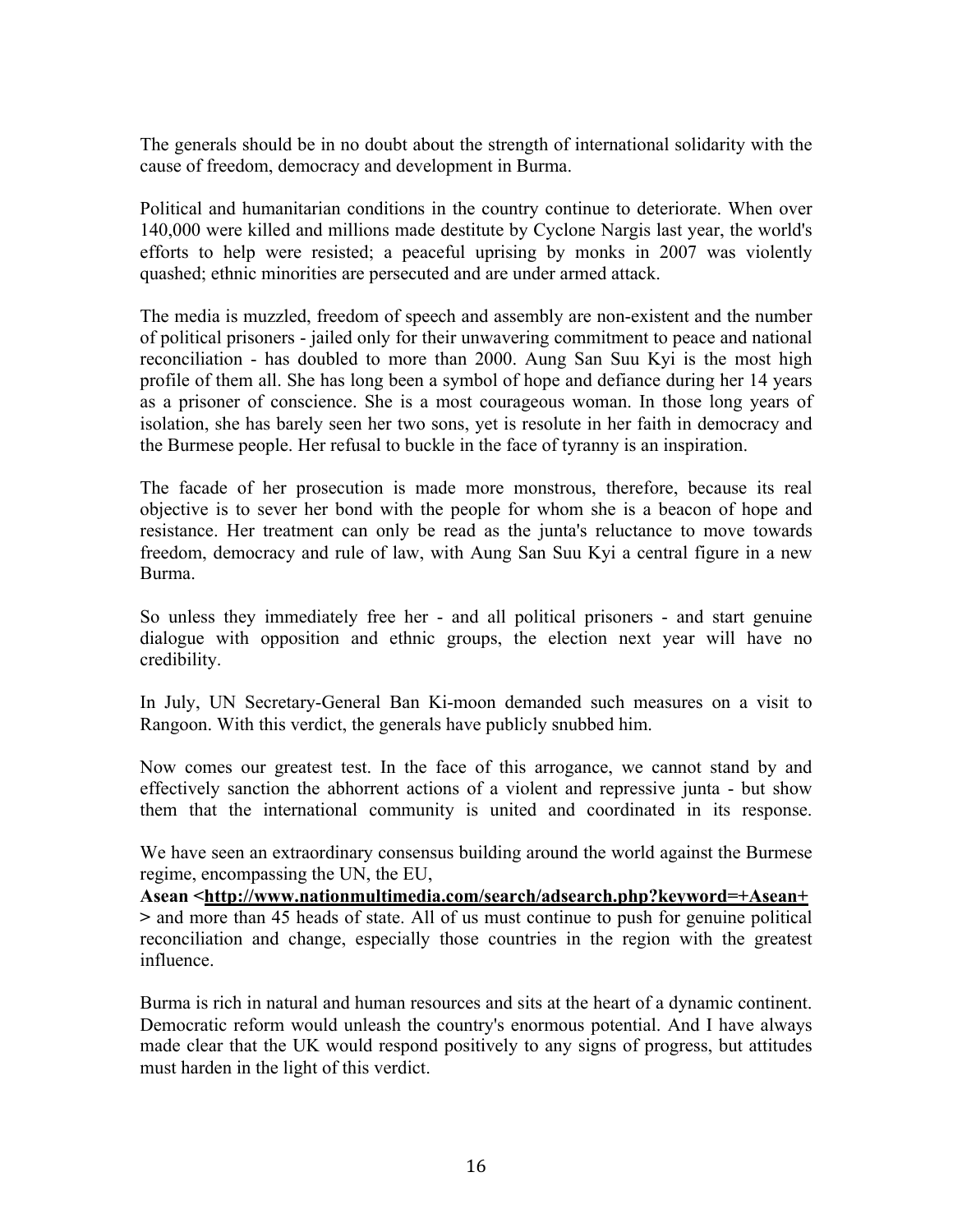The generals are condemning the country and its people to ever-deeper isolation, poverty, conflict and despair. Some may question why Burma warrants so much attention. There are other countries where human rights are ignored or people live in poverty. But the Burmese regime stands virtually alone in the scale of its misrule and the sheer indifference to the daily suffering of its 50 million people.

Once again my thoughts are with Aung San Suu Kyi - the human face of Burma's tragedy. But words and thoughts are no longer enough.

## **USA: The White House**

#### **Statement by the President on Aung San Suu Kyi's conviction and sentencing**

#### **11 August 2009**

The conviction and sentencing of Daw Aung San Suu Kyi today on charges related to an uninvited intrusion into her home violate universal principles of human rights, run counter to Burma's commitments under the ASEAN charter, and demonstrate continued disregard for UN Security Council statements. I join the international community in calling for Aung San Suu Kyi's immediate unconditional release.

Today's unjust decision reminds us of the thousands of other political prisoners in Burma who, like Aung San Suu Kyi, have been denied their liberty because of their pursuit of a government that respects the will, rights, and aspirations of all Burmese citizens. They, too, should be freed. Suppressing ideas never succeeds in making them go away. I call on the Burmese regime to heed the views of its own people and the international community and to work towards genuine national reconciliation.

I am also concerned by the sentencing of American citizen John Yettaw to seven years in prison, a punishment out of proportion with his actions.

# **USA / Secretary Clinton: Statement on Aung San Suu Kyi by Hillary Rodham Clinton, US Secretary of State**

## **11 August 2009**

The following is a transcript of comments made by Secretary Clinton regarding Aung San Suu Kyi at a press availability with DRC Foreign Minister Alexis Thambwe this afternoon:

"With respect to Aung San Suu Kyi, she should not have been tried and she should not have been convicted. We continue to call for her release from continuing house arrest. We also call for the release of more than 2,000 political prisoners, including the American John Yettaw. We are concerned about the harsh sentence imposed upon him especially in light of his medical condition. The Burmese junta should immediately end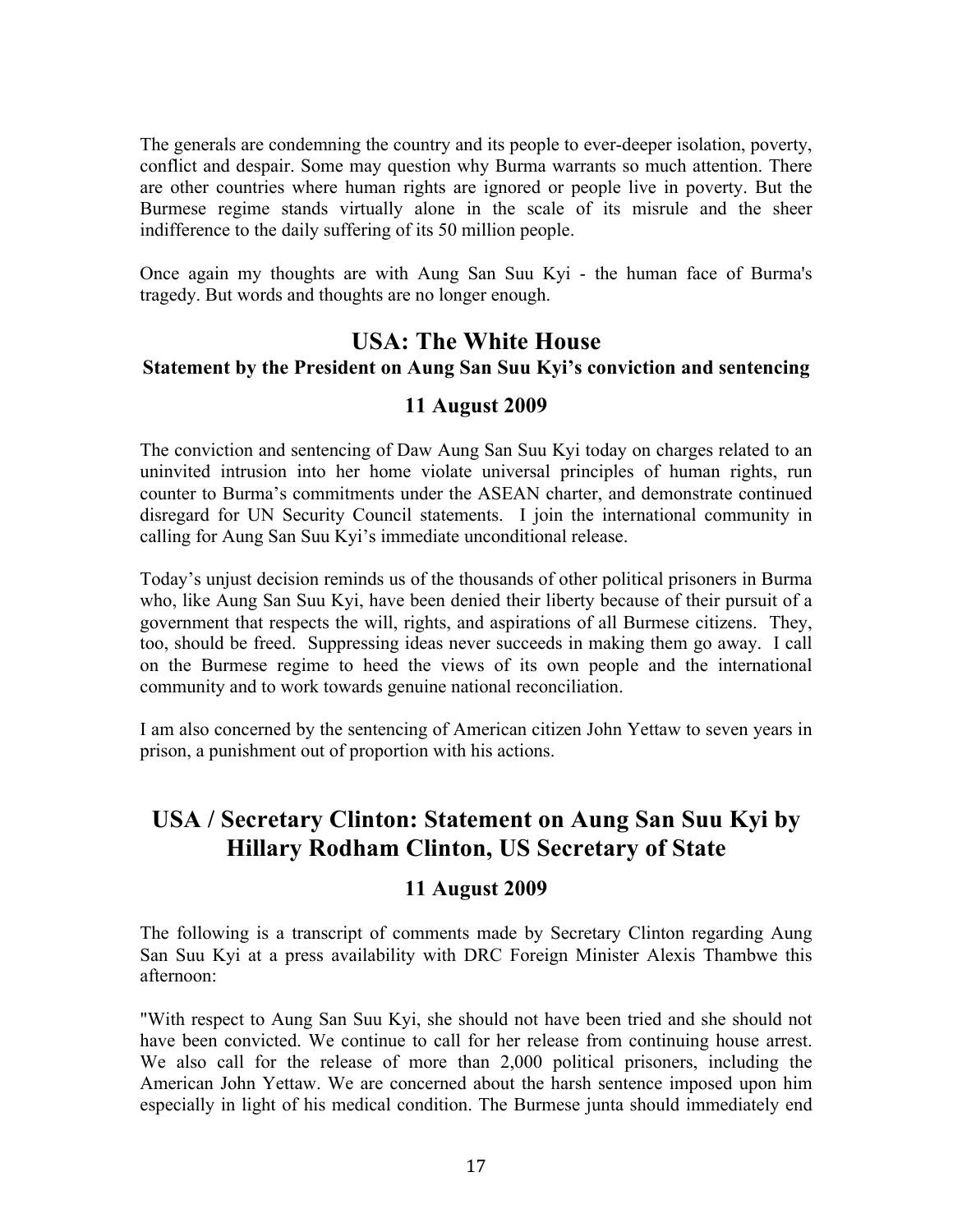its repression of so many in this country, start a dialogue with the oppositon and the ethnic groups. Otherwise the elections they have scheduled for next year will have absolutely no legitimacy."

#### *From the Burmese exile government*

# **NCGUB: NCGUB Condemn the Persecution of Daw Aung San Suu Kyi and Urge International Community To Side With Justice**

### **11 August 2009**

The National Coalition Government of the Union of Burma strongly condemn the junta for unjustifiably sentencing Daw Aung San Suu Kyi with trumped up criminal charges and putting her under house arrest.

She was sentenced to three years in prison, and later commuted to 18 months of house arrest by the military's court. The politically motivated persecution of the leader of the National League for Democracy, who has persistently pursued a path that would benefit the entire nation, including the military, not only dashes Burma's hope for lasting peace but also proves that the Burmese generals are intimidated by people's will for democracy that she personifies. The unblushing attempt by the Burmese generals to remove Daw Aung San Suu Kyi, and by extension, the National League for Democracy, from the political scene before their scheduled elections must no longer be tolerated by the international community.

Prime Minister Dr Sein Win said, "The time for pacification and soft diplomatic approaches is over. All countries, particularly neighboring countries with any selfrespect, must side with justice and stop posturing in a way that encourages the generals to commit such crimes." With the imprisonment of Daw Aung San Suu Kyi, the Burmese generals believe they are closer to their ultimate dream of establishing permanent military rule in the country based on a unilaterally drafted constitution and through the elections in 2010. It is, therefore, vitally important that the international community not let that happen. One deterrent action that would prevent that and also gain the freedom of all political prisoners in Burma is for governments and international institutions to publicly declare in no uncertain terms that there will be no recognition for the elections or the outcome unless Daw Aung San Suu Kyi and other political prisoners are freed and allowed to participate in the national political process. We also call on the UN Security Council to respond effectively and impose arms embargo against the regime.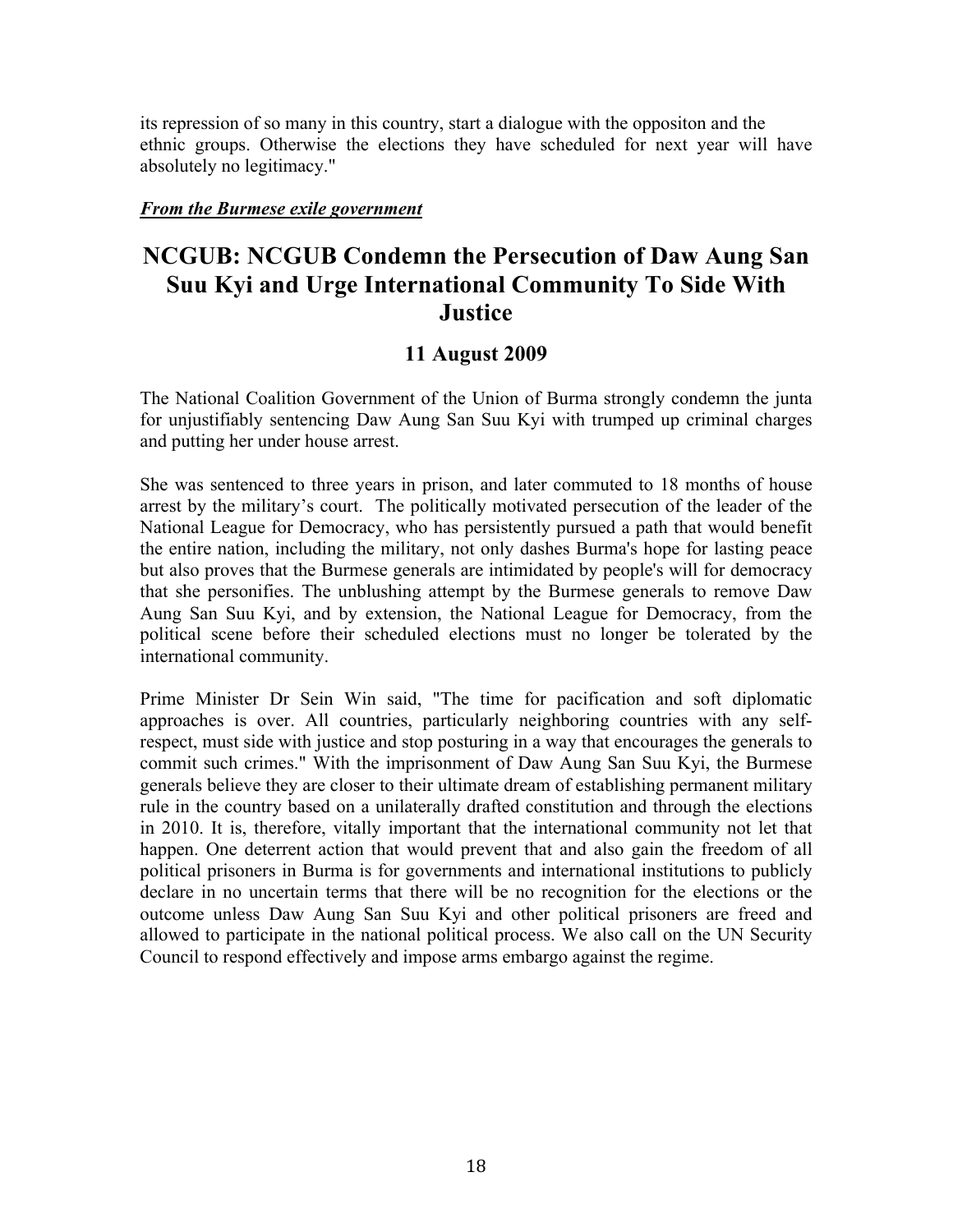# **International Federation for Human Rights (FIDH) Burma Lawyer Council (BLC) Alternative ASEAN Network on Burma (Altsean-Burma)**

## **11 August 2009**

**The International Federation for Human Rights (FIDH), Burma Lawyer Council (BLC) and The Alternative ASEAN Network on Burma (Altsean-Burma) express their outrage regarding the condemnation of Daw Aung San Suu Kyi by the Insein prison court in Rangoon to 18 months house arrest.**

"*This shocking verdict illustrates once more the Burmese junta's total disregard for its international human rights obligations and shows the real face of the regime. With the main opposition leader and 2,100 political prisoners behind bars, the elections planned by the regime for next year will be nothing but a mockery*", said Aung Htoo, General Secretary of BLC.

In an advocacy note released today, FIDH, BLC and Altsean-Burma demonstrate that the widespread and systematic violations of international human rights and humanitarian law documented by numerous Burmese, regional and international NGOs and UN mechanisms over the past years amount to crimes against humanity and war crimes. FIDH, BLC and Altsean-Burma therefore call for the establishment of a Commission of Inquiry by the UN Security Council.

"*The condemnation of Daw Aung San Suu Kyi is not an isolated act of repression : it is taking place in a context where crimes against humanity and war crimes have been perpetrated for decades in Eastern Burma together with other grave human rights violations in the rest of the country. The international community must move immediately to stop this inhumanity : the appointment of a Commission of Inquiry by the Security Council is the first step for any process of justice to be initiated*", concluded Souhayr Belhassen, President of FIDH.

"*The ongoing atrocities in Burma increase the urgency for a Commission of Inquiry. Even now, men, women and children continue to be subjected to extreme and systematic forms of violence and murder. The world should not allow this to go on*", emphasized Debbie Stothard, Coordinator of Altsean-Burma.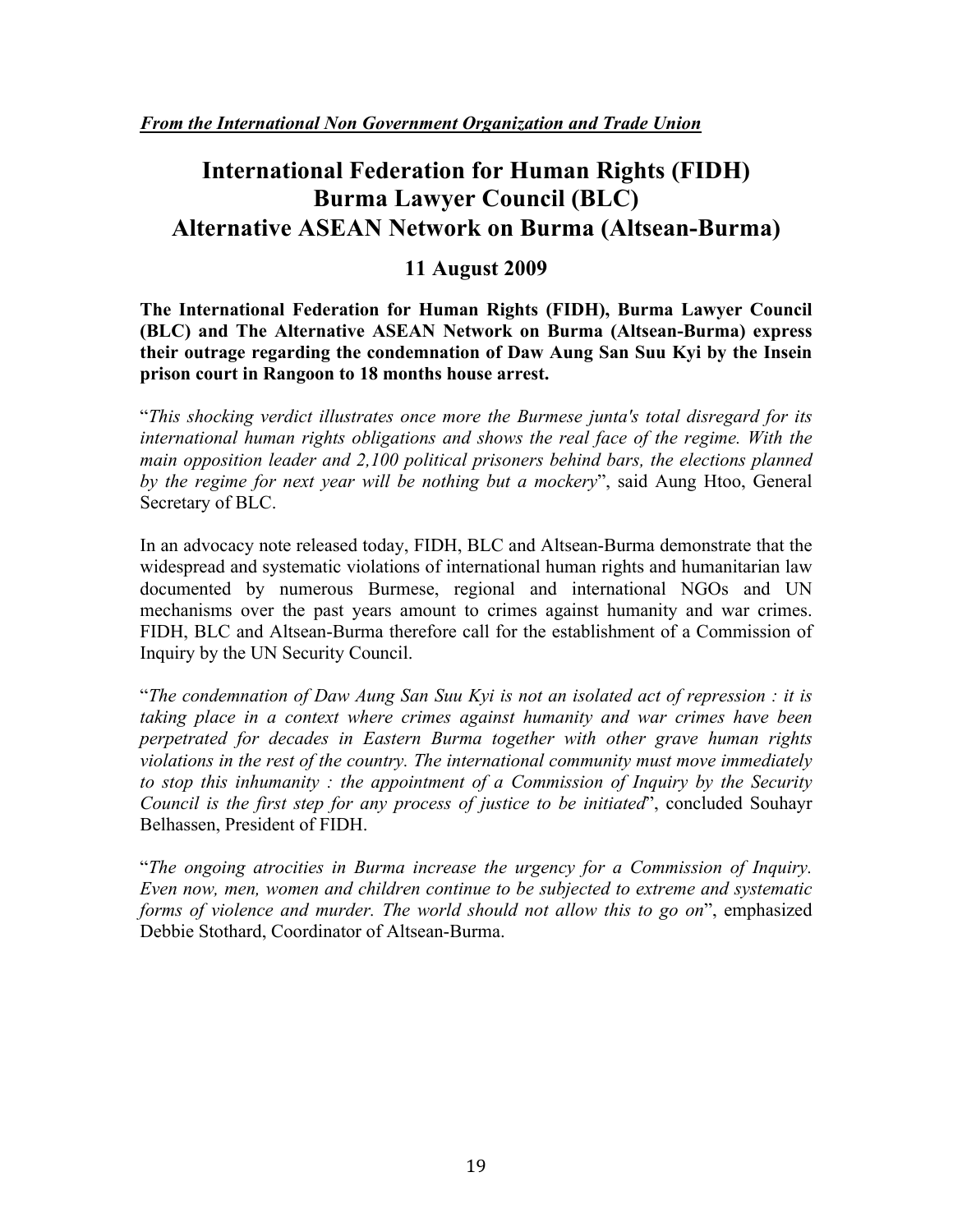## **UK Trade Union Congress condemns Aung San Suu Kyi sentence**

#### **11 August 2009**

Commenting on the sentencing of Burma's pro-democracy leader Aung San Suu Kyi today (Tuesday), to a further 18 months under house arrest, TUC General Secretary Brendan Barber said: 'This verdict against Aung San Suu Kyi is a complete sham. It is a flimsy excuse to shut her out of sham elections next year, held under a sham constitution. 'It's time to turn up the heat on the Burmese regime to force it to release all political prisoners, to allow unions to operate freely, to stop imposing forced labour on its citizens and to stop waging war against ethnic minorities in Burma.

'This regime spends nearly half of its budget on its military. The global community needs to unite and cut off the supply of arms to the regime, to force it to begin a genuine transition to democracy.

'The TUC backs the call for a UN global arms embargo against Burma, and we call on the UK and EU to support this and impose financial sanctions against this tyranny.'

# **Inter-Parliamentary Union (IPU) President calls for release of Aung San Suu Kyi**

### **12 August 2009**

IPU President, Dr. Theo-Ben Gurirab, expressed his dismay at the verdict announced today whereby Daw Aung San Suu Kyi is sentenced to a further eighteen months house arrest. Dr. Gurirab recalled numerous past statements by the global parliamentary community to the effect that the long-awaited transition to democracy in Myanmar will require an inclusive, free and transparent process. It can only be achieved if all political parties and ethnic groups can participate in the process, political prisoners are released unconditionally, and restrictions on human rights and political activity are lifted. The IPU President therefore invites the authorities of Myanmar to reconsider their decision so that Aung San Suu Kyi can participate freely in the necessary dialogue.

*From Asia Governments* 

## **ASEAN: ASEAN Chairman's Statement on Myanmar**

#### **12 August 2009**

Thailand, as the ASEAN Chair, has learned with deep disappointment that Daw Aung San Suu Kyi was sentenced to serve eighteen months of house confinement with limited freedom. The Chair wishes to reiterate the calls made by the ASEAN Foreign Ministers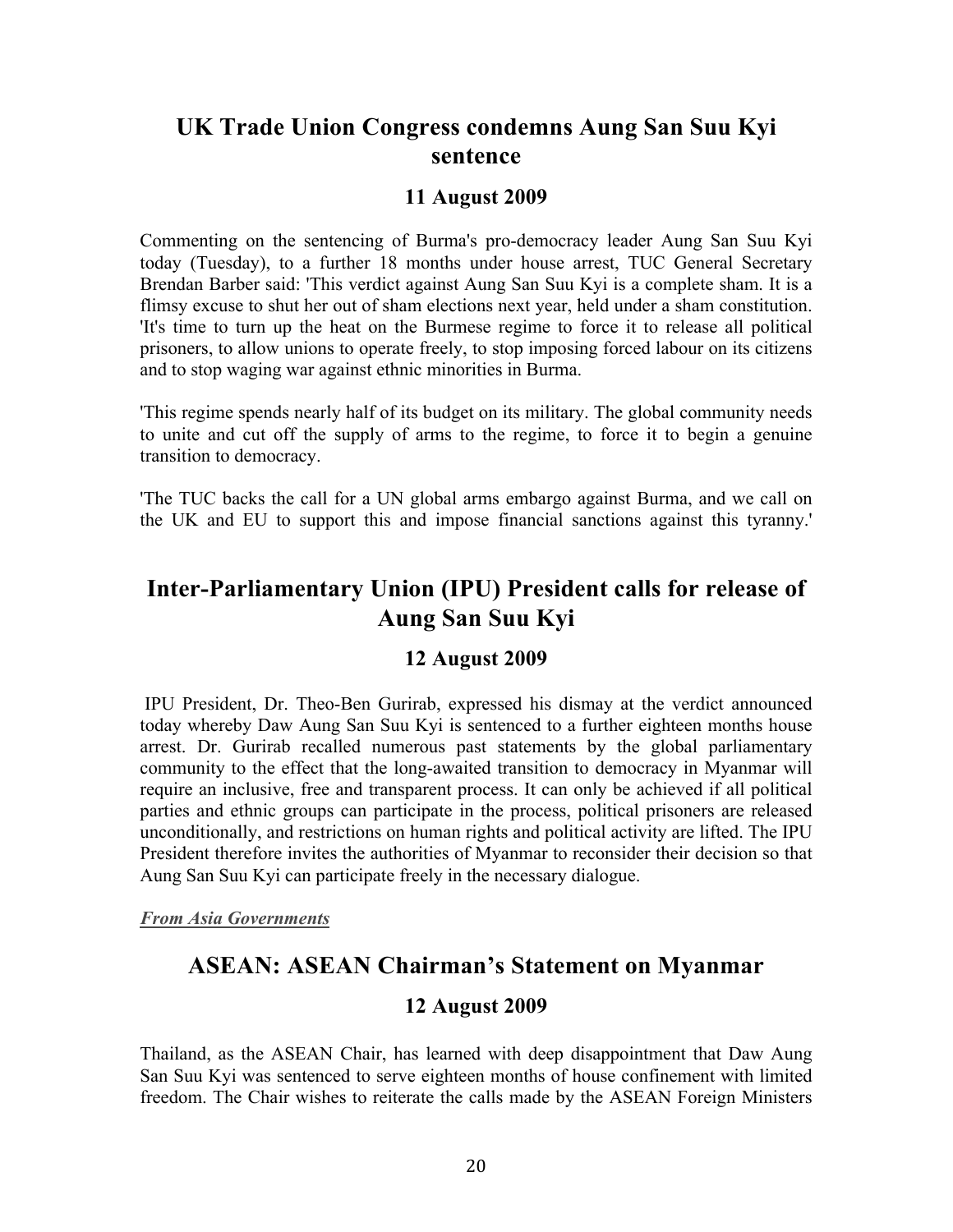attending the 42nd ASEAN Foreign Ministers'Meeting and the 16th ASEAN Regional Forum held in July 2009 in Phuket, for the immediate release of all those under detention, including Daw Aung San Suu Kyi, with a view to enabling them to participate in the 2010 General Elections.

Such actions will contribute to national reconciliation among the people of Myanmar, meaningful dialogue and facilitate the democratization of Myanmar. Only free, fair and inclusive General Elections will then pave the way for Myanmar's full integration into the international community.

ASEAN member countries wish to see Myanmar, a fellow ASEAN member, be at peace, prosperous and well respected in the international community. We stand ready to cooperate with the Myanmar Government in its efforts to realize the seven steps to democracy and remain constructively engaged with Myanmar in order to build the ASEAN Community together. We also continue to support the ongoing good offices of the United NaUnited Nations.

## **India: Ministry of Foreign Affairs Spokesperson on sentencing of Daw Aung San Suu Kyi**

## **11 August 2009**

In response to a question on sentencing of Daw Aung San Suu Kyi the Official Spokesperson said: "We have seen reports of the sentencing of Daw Aung San Suu Kyi in Myanmar for a period of eighteen months.

India has emphasised to the Government of Myanmar the need to expedite their political reform and national reconciliation process and have noted the various steps taken so far by the Government of Myanmar in this direction. We have maintained that this process should be broad based, including the various ethnic groups. In this context, the issue of release of political prisoners will no doubt receive due attention."

# **Japan: Statement by Mr. Hirofumi Nakasone, Minister for Foreign Affairs, on the situation in Myanmar (statement and action of house arrest against Daw Aung San Suu Kyi)**

## **11 August 2009**

1. The Special Court of Insein Prison delivered statement of 3 years of imprisonment with labor to Daw Aung San Suu Kyi, whereas the Government of Myanmar announced that Daw Aung San Suu Kyi will be under house arrest for one and a half year. Japan has been urging the Government of Myanmar to act in an appropriate way taking into account of the voice of international community. Japan is deeply disappointed by this statement and, although Japan takes note of the above-said decision made by the Government of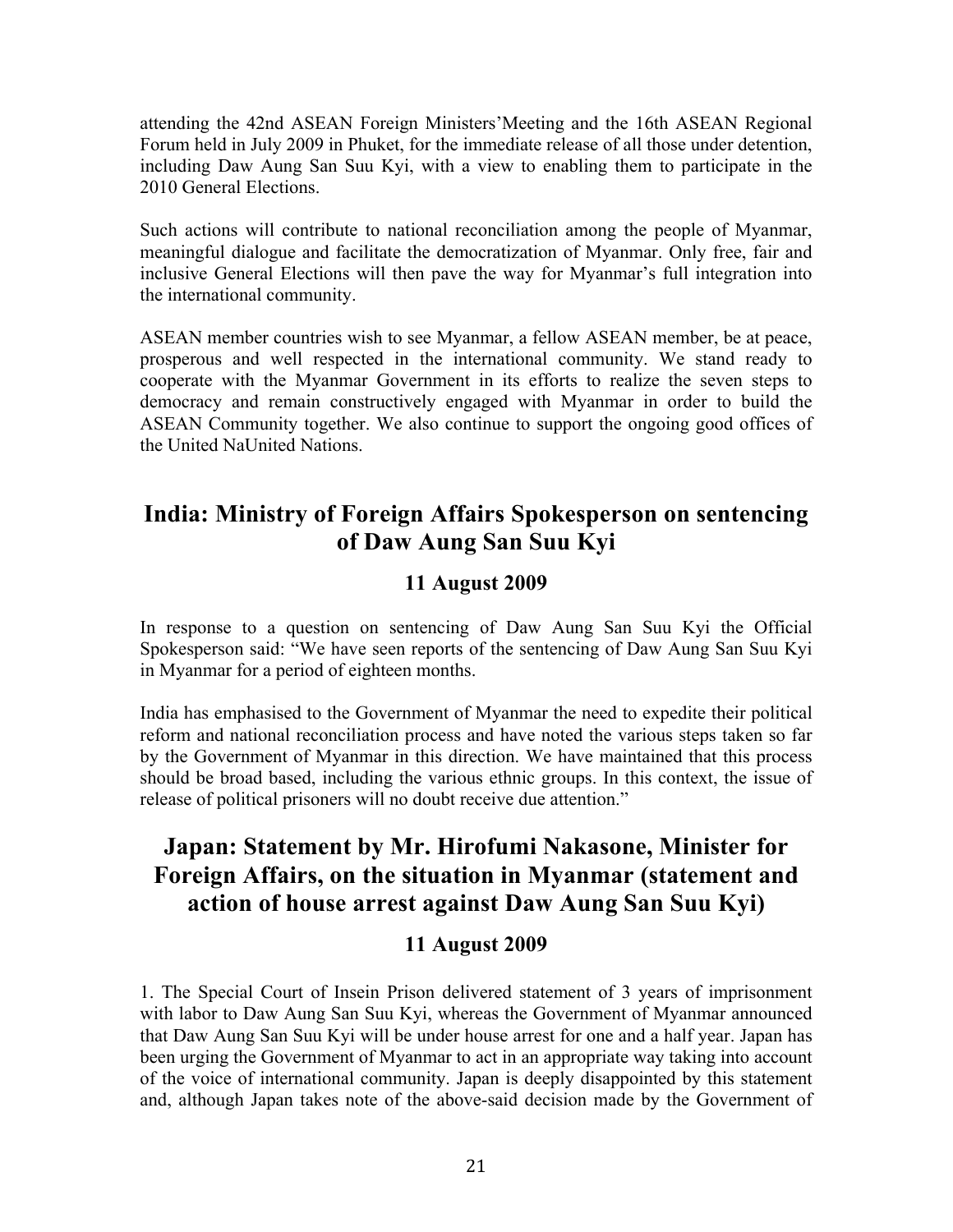Myanmar, deeply regrets the current situation of Daw Aung San Suu Kyi.

2. Japan has been urging the Myanmar government to release all political prisoners including Daw Aung San Suu Kyi immediately and proceed a democratization process with participation of all the parties concerned. In addition, Mr. Ban Ki-Moon, the Secretary-General of the United Nations, who visited Myanmar at the beginning of July, also urged the Myanmar side to release all political prisoners. Japan strongly expects that the Myanmar government seriously heeds the above-stated views of international community and conducts positively towards the democratization in Myanmar.

# **Malaysia: Statement by Minister of Foreign Affairs Malaysia on The Court Verdict of The Trial of Aung San Suu Kyi**

#### **11 August 2009**

Malaysia is deeply disappointed over the decision to place Aung San Suu Kyi (ASSK) under house arrest for eighteen months. In light of the regrettable verdict, Malaysia will undertake immediate consultation among ASEAN member countries to discuss further on this development. Malaysia wishes to reiterate its earlier call on the Government of Myanmar to release all political detainees including ASSK to enable them to take part in the elections process which is scheduled to take place in the year 2010.

The Government of Myanmar should show its strong commitment towards national reconciliation and democratization process to implement its Road Map for Democracy.

## **Philippines: Statement of Foreign Affairs Secretary Alberto G. Romulo on the Verdict on Aung San Suu Kyi**

### **11 Aug 2009**

The Philippine Government finds the decision by a court in Myanmar imposing on Daw Aung San Suu Kyi an 18-month sentence under house arrest as incomprehensible and deplorable. The Philippines urges the Government of Myanmar to reconsider its decision and renews its call for Daw Aung San Suu Kyi's immediate and unconditional release. This new ruling places doubt on the commitment of the Government of Myanmar to hold free, fair, participatory, transparent, and credible elections in 2010.

This development is a step backward and has once again sidetracked Myanmar's efforts to carry out its own "Roadmap for Democracy": its avowed program of releasing political detainees, including unfettering the National League for Democracy, and allowing its unconditional participation in free elections.

The Philippines echoes the statements made by United Nations Secretary General Ban